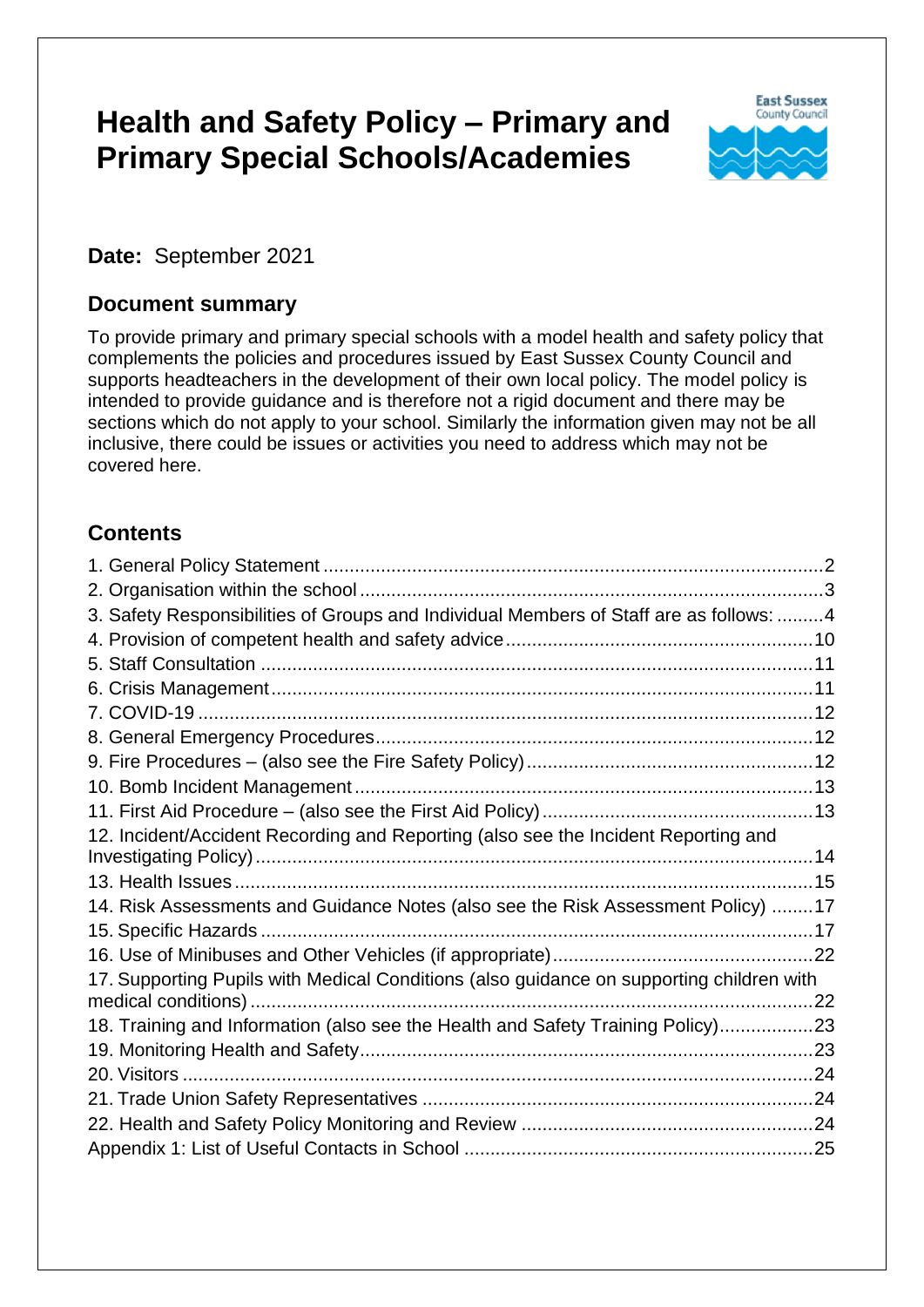# **1. General Policy Statement**

<span id="page-1-0"></span>The Headteacher and Governors of Denton CP School & Nursery believe that the health and safety of persons within the school is of paramount importance. It is our intention to prevent accidents and occupational ill health and where possible eliminate hazards in the workplace.

It is the intent of the Headteacher and Governors of the school to ensure that a safe and healthy workplace is provided and maintained for all our employees. This will include the provision of safe systems of work, safe plant and equipment and a safe access and egress to the premises. We will ensure that adequate information, instruction, training and supervision is provided to ensure that staff can carry out their work safely.

The Headteacher and Governors will ensure that others who are affected by our activities are not subjected to risks to their health and safety. This will include pupils, visitors, parents, volunteers and contractors.

These responsibilities will be achieved by the establishment of an effective health and safety management system within the school that will be underpinned by risk assessments. This will involve the implementation of arrangements for the effective planning, organisation, control, monitoring and review of preventative and protective measures and our overall health and safety performance including any emergency arrangements. In addition the Headteacher and Governors will undertake to ensure compliance with policy and guidance produced by East Sussex County Council. The Headteacher and Governors will ensure that adequate resources are identified for health and safety.

To support us in complying with our legal responsibilities, we have appointed a competent person to advise on health and safety matters.

We believe that health and safety standards will be maintained only with the co-operation of all staff, pupils and visitors to the school. We expect all staff to co-operate fully with this policy and to actively contribute to any consultations in relation to health and safety policy and procedures. In addition we will ensure that all pupils, visitors and contractors are provided with the information they require to enable them to comply with this policy.

It is the intention of the Headteacher and Governors that procedures to ensure relevant health and safety issues are embedded within the curriculum at all levels where appropriate.

The effectiveness of the policy will be regularly monitored to ensure that health and safety arrangements are being implemented and that the people named in the policy are carrying out their duties.

The policy will be reviewed annually, following a significant event or a change to policy or procedures and revised where necessary.

| Signed                                                                          |  | Headteacher               | Date          |  |  |
|---------------------------------------------------------------------------------|--|---------------------------|---------------|--|--|
| This policy was endorsed by the Board of Governors at their meeting on 28.09.21 |  |                           |               |  |  |
| Signed                                                                          |  | <b>Chair of Governors</b> | Date $\ldots$ |  |  |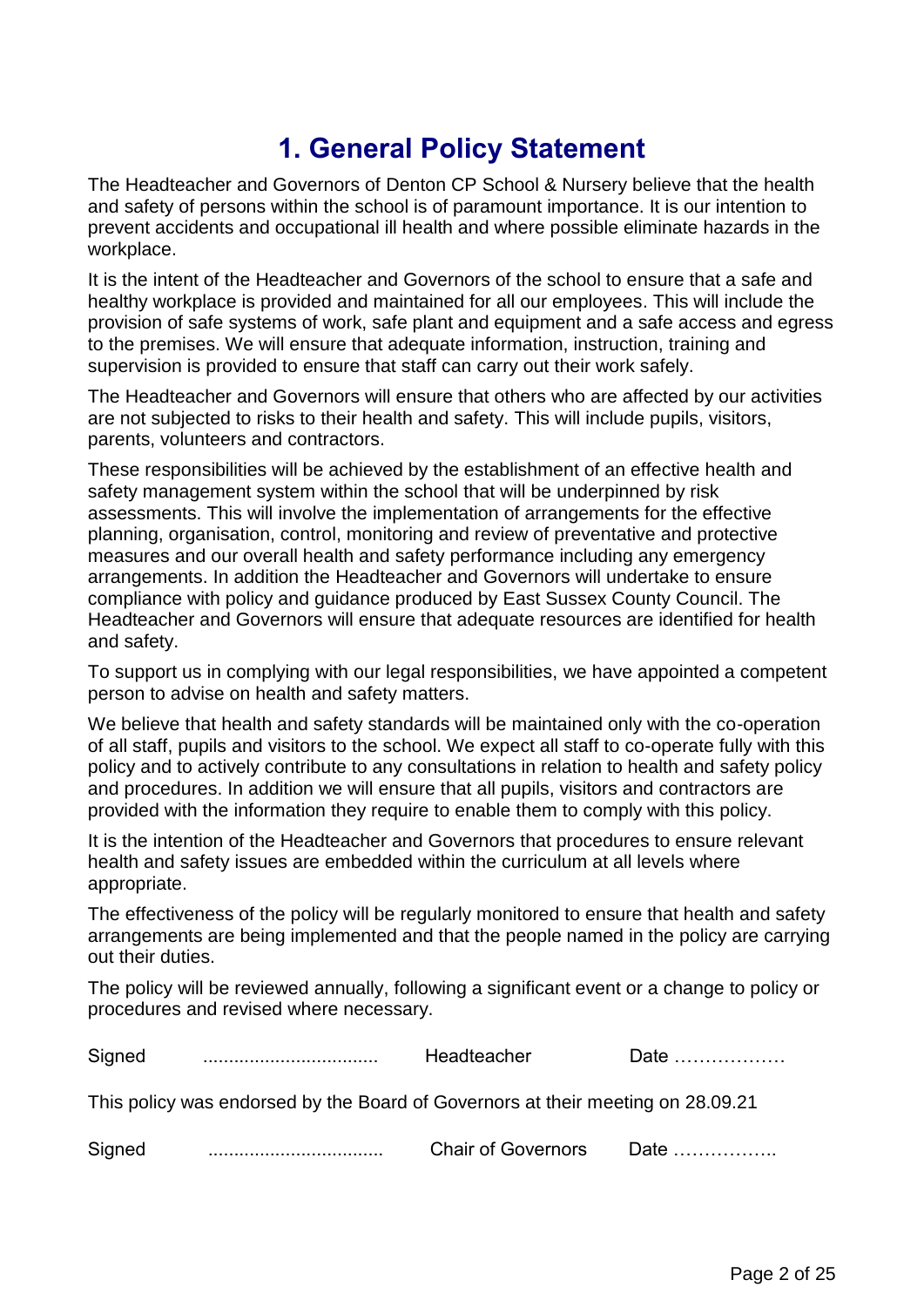## <span id="page-2-0"></span>**2. Organisation within the school to meet the requirements itemised under the General Policy Statement**

Ultimately the responsibility for all school organisation and activity rests by definition, with the Headteacher. However all staff have a responsibility towards safety with the specific lines of delegation being set out as shown below.

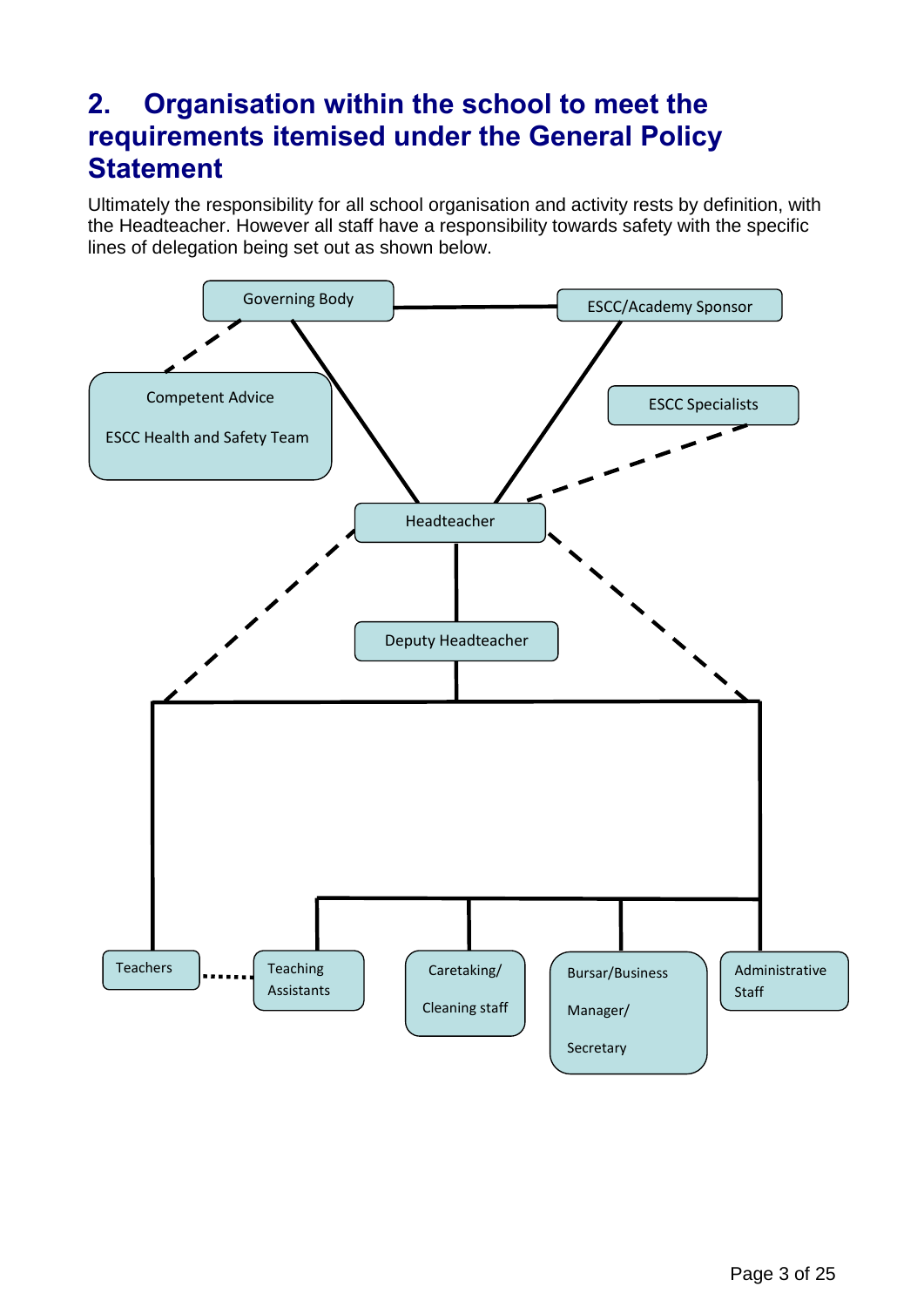## <span id="page-3-0"></span>**3. Safety Responsibilities of Groups and Individual Members of Staff are as follows:**

#### **3.1 The Governing Body**

The Governing Body in its role as controller of premises (ESCC maintained schools) will ensure, so far as is reasonably practicable, the health and safety at work of employees and others (e.g. contractors, pupils, visitors) in accordance with the Health and Safety at Work Act 1974.

In order to discharge this responsibility, the Governing Body will:

- 1. ensure that a 'competent person' is appointed to provide advice on health and safety legislation and best practice;
- 2. ensure, by attending regular health and safety training and receiving copies of all health and safety circulars, that the County Council's Health and Safety Policies are complemented by the School's Health and Safety Policy, that these procedures are kept up-to-date and that positive arrangements are in place to ensure that all staff and pupils are aware of and comply with its contents;
- 3. ensure that the policy contains rigorous and comprehensive systems for active monitoring (auditing health and safety management systems, inspections, risk assessments) and reactive monitoring (accident/incident investigation) and rectifying identified faults within the school as outlined within the County Council policy and guidance;
- 4. ensure, via reviewing risk assessments and inspection reports, that there is adequate provision both in staffing, facilities and resources to allow the school to meet both its legal and moral obligations with respect to health, safety and welfare;
- 5. nominate a Health and Safety Governor/subcommittee
- 6. receive updates on the school development plan for health and safety at each meeting from the Health and Safety Co-ordinator/Health and Safety Governor/subcommittee in order to enable the Governing Body to monitor the adequacy of arrangements and take any action necessary;
- 7. to consider information, statistics and reports relating to health, safety and welfare matters;
- 8. to consider and make recommendations regarding individual health and safety issues which have not been resolved at management level.

#### **3.2 Headteacher**

The Headteacher has overall responsibility for policy, organisation and arrangements throughout the school and in particular the Headteacher will:

- 1. appoint a 'competent person' to provide advice on health and safety legislation and best practice;
- 2. provide liaison with the Inspectors: Local Authority, Department for Education and Health and Safety Executive (HSE) with regard to safety aspects;
- 3. budget for safety and health matters;
- 4. review the Health and Safety Policy annually, following a significant event e.g. accident or changes occur within the organisation of the school;
- 5. develop, introduce, maintain and review safety management procedures to ensure the school complies with legislative requirements and good industry practice e.g. risk assessments including fire, display screen equipment and manual handling;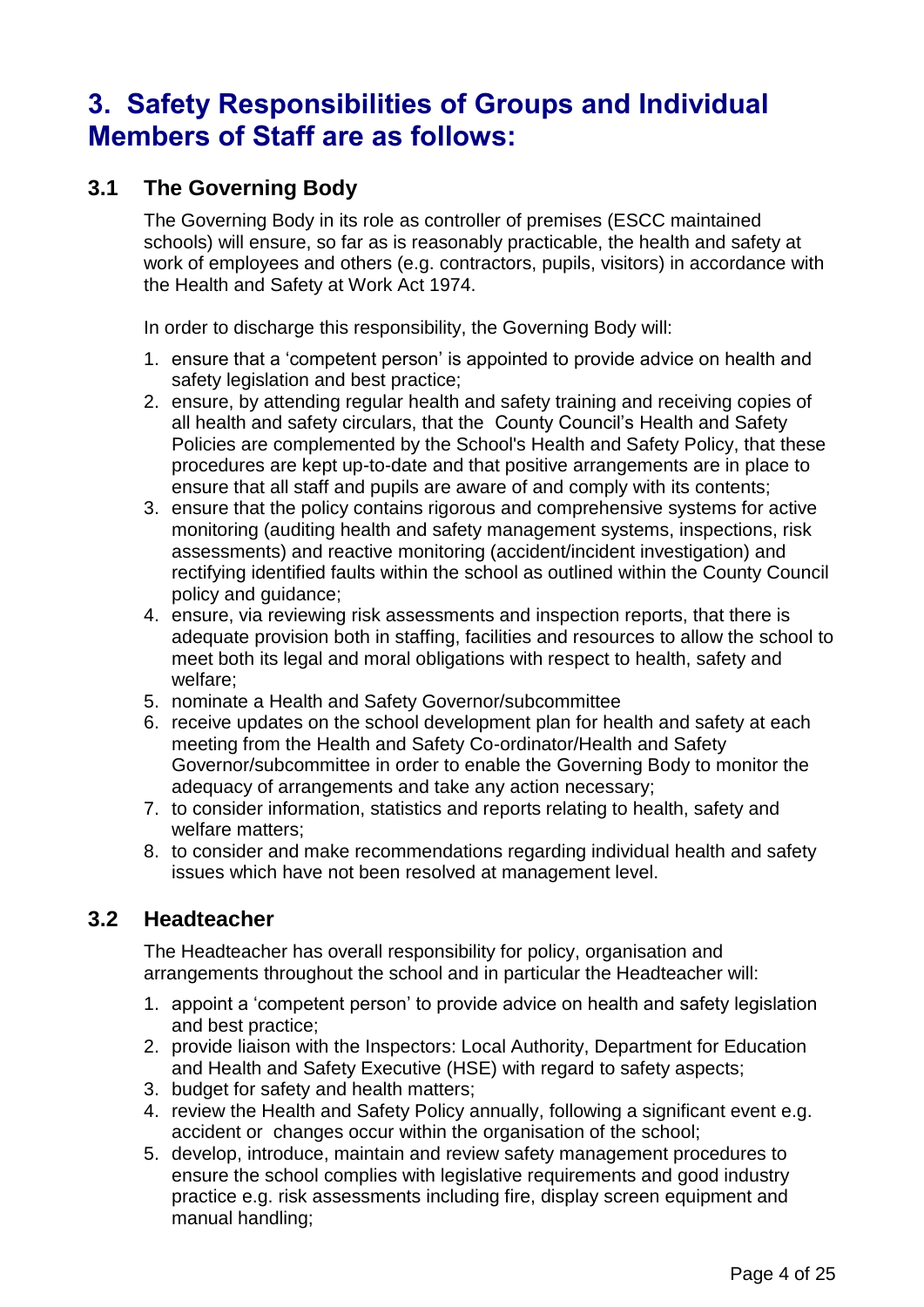- 6. nominate specific staff with designated safety roles, e.g. Health and Safety Coordinator, Premises Co-ordinator, throughout the school;
- 7. ensure that routine maintenance checks and inspections required by legislation of fixed service equipment, i.e. boilers, pressure vessels etc. are undertaken;
- 8. ensure the provision and maintenance of all 'fire' equipment, including the preparation and review of Fire Risk Assessments;
- 9. ensure health and safety issues associated with major building projects are complied with;
- 10.ensure that incidents, near misses and dangerous occurrences are reported via East Sussex County Council's online incident reporting system, minor injuries form or hazard reporting system, as appropriate;
- 11.ensure that incident investigations are carried out and learning outcomes applied to future practice to prevent reoccurrence;
- 12.monitor incident trends to identify methods of reducing accidents;
- 13.investigate and advise on hazards and precautions;
- 14.ensure the necessary records are maintained relating to accidents associated with the work of the school;
- 15.make an annual report on health and safety matters including buildings and safety management to the Governing Body;
- 16.ensure safety procedures are developed and adhered to for operations carried out within the school by their staff and by outside contractors under their control;
- 17.ensure that health and safety is considered as an integral part of teaching;
- 18.instigate appropriate disciplinary action where it is shown that staff have ignored or shown a disregard for health and safety matters outlined within the Safety Policy, School Codes of Practice or health and safety legislation;
- 19.ensure that premises safety inspections are carried out at specified intervals e.g. weekly, bi-termly, recorded and that necessary remedial action is carried out;
- 20.ensure that health and safety is taken into account when considering any proposed or impending changes e.g. building works, room allocate or usage, etc.;
- 21.ensure that emergency procedures and fire evacuation practices are in place within the school;
- 22.have a general oversight of health and first aid matters;
- 23.monitor the general safety programme;
- 24.publicise safety matters;
- 25.ensure all full and part-time staff receive appropriate health and safety training at induction which must include emergency arrangements (i.e. first aid, fire and accident reporting), and specific sections of the Health and Safety Policy are discussed to ensure that new members of staff are aware of their responsibilities and any restricted tasks and activities;
- 26.monitor student health records prior to entry and to report/advise regarding illnesses that need to be brought to the attention of specific staff (e.g. epilepsy);
- 27.ensure adequate numbers of staff are provided with appropriate training so that they may support the following management arrangements:
	- First aid
	- Fire and emergency evacuation
	- Risk assessments, including fire, display screen equipment, manual handling, substances and general risk assessments.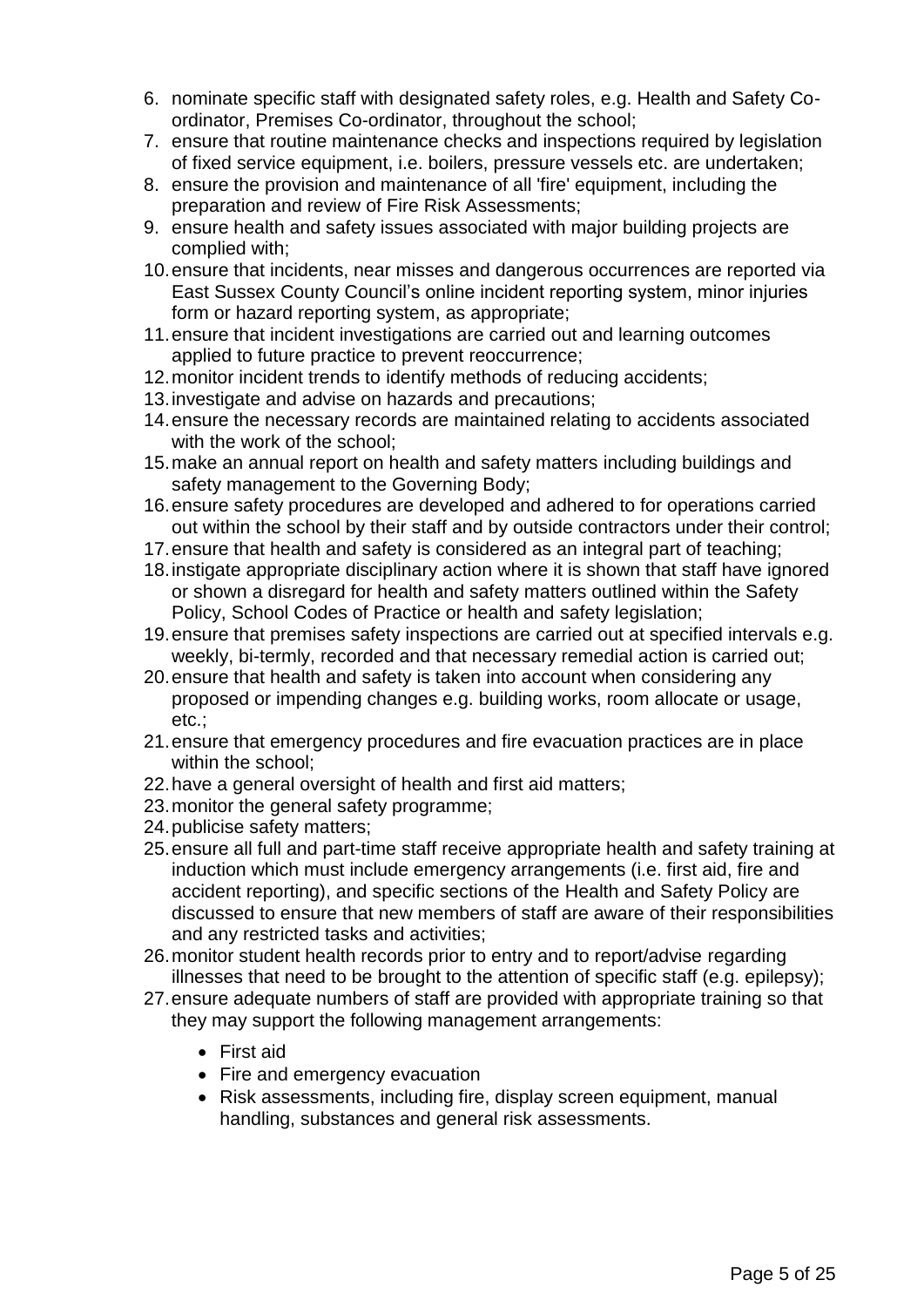The deputy headteacher and/or assistant headteacher will assume these duties in the absence of the Headteacher and has the authority to make and implement decisions throughout the school at any level if there is:

- immediate danger, or,
- dangerous practice, or
- breach of the law.

#### **3.3 The Health and Safety Co-ordinator**

The Health and Safety Co-ordinator is responsible for the co-ordination of health and safety management on behalf of the Headteacher throughout the school and in particular, will

- 1. make an annual report, assisted by the Heads of Key Stage, on safety matters to the Headteacher and the Governing Body;
- 2. assist with inspections and safety audits;
- 3. investigate and advise on hazards and precautions;
- 4. develop and establish emergency procedures, and organise fire evacuation practices within the school;
- 5. have a general oversight of health, safety and first aid matters;
- 6. monitor the general safety programme on behalf of the Headteacher;
- 7. make recommendations to the senior leadership team on matters requiring immediate attention, e.g. changes to legislation or outcomes from premises safety inspections;
- 8. make recommendations to the Headteacher on matters of safety policy in compliance with new and modified legislation;
- 9. publicise safety matters;
- 10.liaise with outside bodies concerned with safety and health e.g. East Sussex County Council's Health and Safety Team;
- 11.investigate with the headteacher any incidents to ensure that learning outcomes are applied to future practice and prevent reoccurrence;
- 12.monitor accidents to identify trends and introduce methods of reducing accidents.

### **3.4 The Educational Visits Co-ordinator (EVC) will**

- 1. be involved in educational visit management in order to ensure that the Children's Services' Offsite Activities and Educational Visits Policy is followed;
- 2. work with group leaders to ensure that the aims of the educational visit are achievable and in line with those of the establishment;
- 3. after discussion with the Headteacher and Governing Body, either approve proposal or submit to the Children's Services Outdoor Education Adviser;
- 4. ensure that all educational visits meet the Children's Services Departmental requirements;
- 5. confirm that adequate risk assessments have been carried out;
- 6. support the Headteacher in the management and evaluation of educational visits;
- 7. confirm the leadership of the group is appropriate, this to include accompanying staff and volunteers.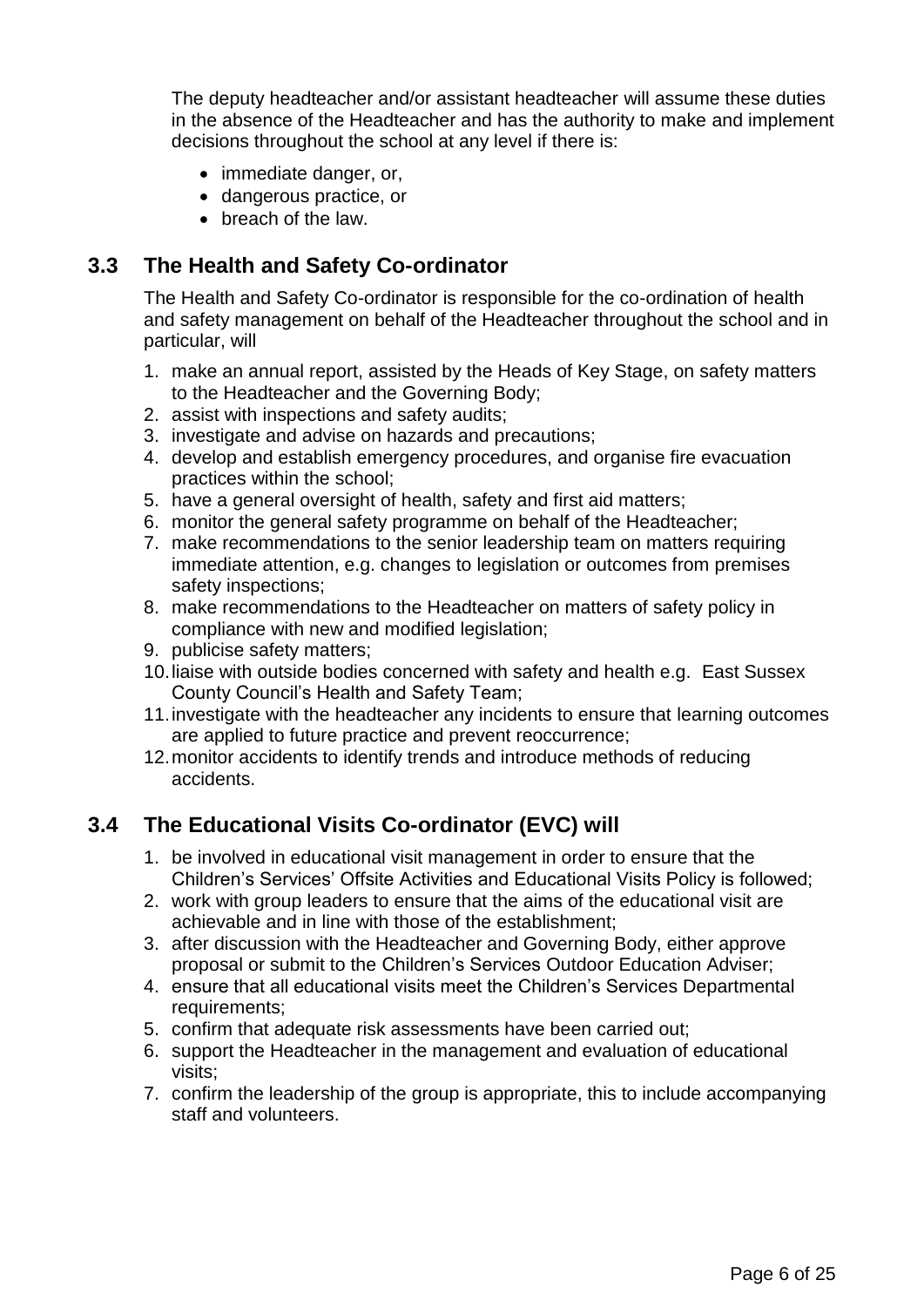### **3.5 Heads of Key Stage**

Each Head of Key Stage is responsible to their manager for the provision of safe working conditions for staff and students and in particular to:

- 1. prepare reports on safety matters for the meeting of the Senior Leadership Team, Governors and Health and Safety Co-ordinator;
- 2. ensure premises safety inspections of their designated areas are carried out and any hazards identified from those inspections are rectified;
- 3. ensure that safety procedures are developed and adhered to for operations being carried out within their areas of responsibility;
- 4. carry out or allocate the undertaking of risk assessments which include manual handling, COSHH, and ensure details are documented and appropriate action is carried out;
- 5. ensure all accidents, incidents and near misses within the area of responsibility are recorded and investigated in line with the school policy;
- 6. ensure equipment, including personal protective equipment, is maintained in a safe condition and that any substances hazardous to health are stored in a safe place;
- 7. identify staff development requirements with reference to health and safety;
- 8. attend to defect reports and recommendations from the Headteacher, staff, Safety Representatives and the Health and Safety Co-ordinator;
- 9. circulate publicity relating to safety matters to staff within their control.

#### **3.6 Managers within Support Departments (if appropriate)**

Each manager is responsible to their line manager for the provision of safe conditions for staff, pupils and visitors and in particular:

- 1. attend to defect reports and recommendations from the Headteacher, staff, Safety Representative and Health and Safety Co-ordinator;
- 2. conduct regular inspections of their area of responsibility and rectify hazards identified from those inspections;
- 3. budget for safety equipment for their area of responsibility;
- 4. instigate and ensure that safety procedures are developed for operations carried out within their area of responsibility;
- 5. ensure that risk assessments, including manual handling, noise, COSHH, and display screen equipment assessments are undertaken and documented and that appropriate action is carried out;
- 6. undertake a visual inspection of equipment prior to use and ensure that portable electrical equipment is tested on an annual basis;
- 7. ensure all accidents within the area of responsibility are recorded in line with the school policy;
- 8. ensure equipment, including personal protective equipment, is maintained in a safe condition and that substances hazardous to health are stored in a safe place.

#### **3.7 Subject Leaders**

Each subject leader is responsible for:

- 1. developing policies based on Children's Services guidance documents for their specialist area;
- 2. updating colleagues within the school in any change in practice;
- 3. issuing safety guidance for their curriculum area;
- 4. carrying out risk assessments for their specialist areas.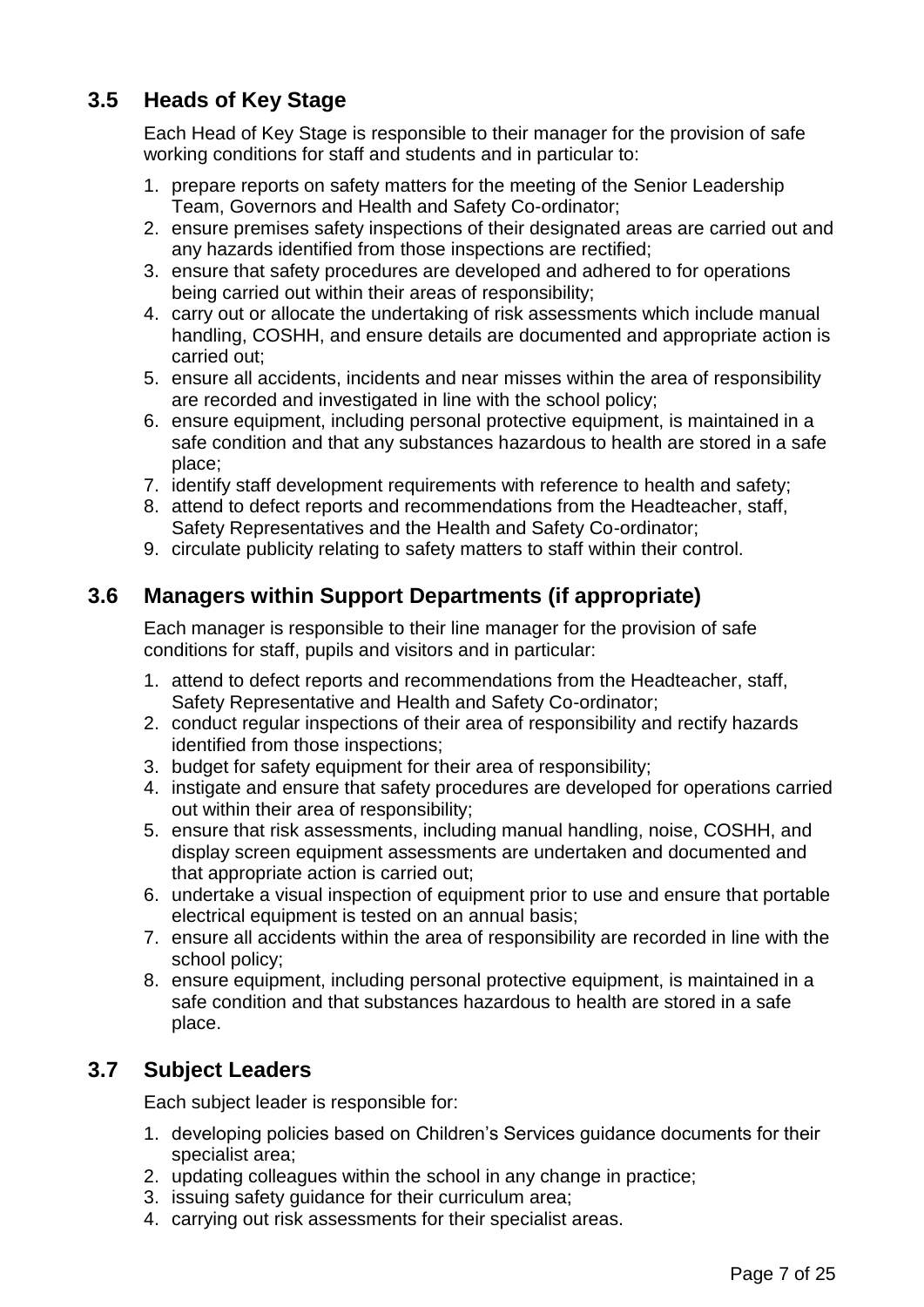#### **3.8 Teachers**

Teachers are responsible to their Head of Key Stage for the immediate safety of the pupils in their classroom. Nominated teachers are responsible for their own classroom and associated equipment and as such it is their responsibility to ensure that it is maintained to a high standard with respect to health and safety issues.

Additionally, each teacher will:

- 1. follow safe working procedures personally;
- 2. ensure that risk assessments are referenced as part of the lesson planning process;
- 3. ensure that risk assessments are appropriate for the activity and pupil group. Any amendments should be recorded as part of a specific risk assessment
- 4. give adequate safety information regarding the activity being undertaken prior to the activity commencing and during the activity as and when required;
- 5. ensure that special working procedures, protective clothing and equipment, etc. are provided and used where necessary;
- 6. ensure that clear instructions and warnings are given to pupils verbally as often as necessary;
- 7. ensure that the classroom and other areas are tidy and good housekeeping procedures are followed;
- 8. undertake a visual inspection of equipment prior to use and ensure that portable electrical equipment is tested on an annual basis;
- 9. report defects and make recommendations to their line manager where necessary;
- 10.ensure all accidents, incidents and near misses within the area of responsibility are recorded in line with the school policy.

#### **3.9 Teaching Assistants**

The teaching assistant is immediately responsible to the teacher whilst the class is in session; otherwise their line manager is the headteacher/senior leadership team.

Additionally, the teaching assistants will:

- 1. follow safe working procedures personally;
- 2. be familiar with the general and particular safety rules that apply to their area of work;
- 3. ensure that the classroom and other areas are tidy and good housekeeping procedures are followed;
- 4. undertake a visual inspection of equipment prior to use and ensure that portable electrical equipment is tested on an annual basis;
- 5. report defects to their line manager;
- 6. ensure all accidents, incidents and near misses within the area of responsibility are recorded in line with the school policy.

#### **3.10 First Aid Co-ordinator (if appropriate)**

The First Aid Co-ordinator, when on duty, is responsible for supporting health and welfare issues within the school and in particular:

- 1. to be responsible for attending to and monitoring student or visitor illness/injury and to refer students to their own doctor or hospital as appropriate;
- 2. to maintain the school medical room and equipment;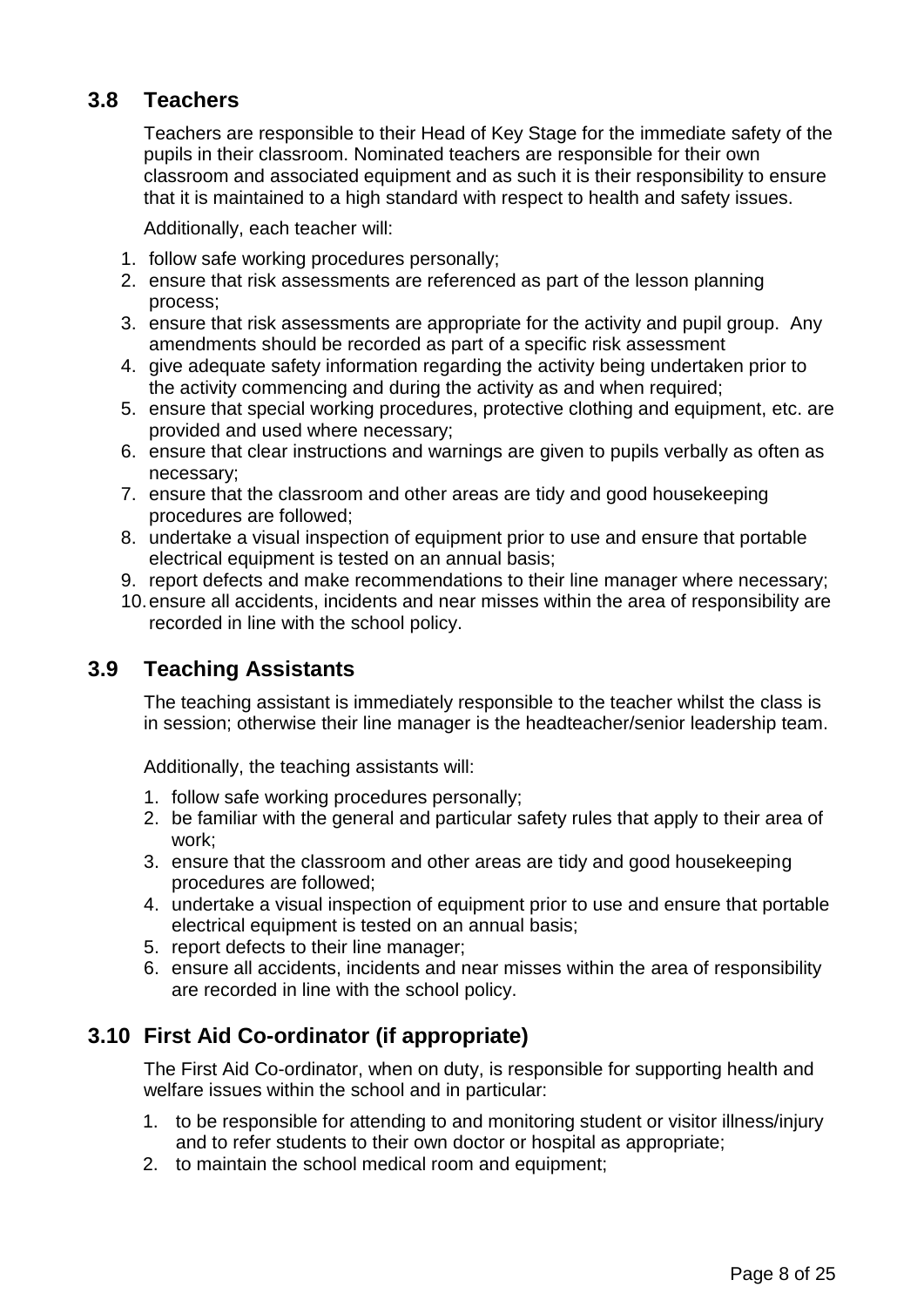- 3. to monitor student health records prior to entry and to report/advise the senior leadership team of illnesses that need to be brought to the attention of specific staff (e.g. epilepsy);
- 4. to assist in the monitoring of first aid equipment and boxes on school site;
- 5. to assist in the development and health promotion activities at the school;
- 6. ensure adequate numbers of staff are trained in first aid procedures and to coordinate the work of the First Aiders;
- 7. to ensure the necessary records are maintained relating to accidents associated with the work of the school.

#### **3.11 The Premises Co-ordinator will ensure that:**

- 1. reports on health and safety matters with respect to the school buildings and grounds are prepared;
- 2. safety procedures are developed and adhered to for operations carried out within the school by their staff and by outside contractors under their control;
- 3. keep records of hazards identified on site by staff and the remedial action taken and when;
- 4. when liaising with contractors, assume the duties as outlined in 3.14 below;
- 5. the provision and maintenance of all 'fire' equipment and for the preparation and review of fire risk assessments;
- 6. ensure all accidents within the area of responsibility are recorded in line with the school policy.

#### **3.12 The Site Manager/Caretaker will:**

- 1. ensure that routine maintenance checks and inspections required by legislation of fixed service equipment, i.e. boilers, pressure vessels etc. are undertaken;
- 2. ensure that premises safety inspections are undertaken e.g. weekly, bi-termly, and keep records of any faults identified (if appropriate);
- 3. attend to defect reports and recommendations from the Headteacher, staff, Safety Representative and Health and Safety Co-ordinator;
- 4. ensure that all portable electrical equipment is tested on an annual basis;
- 5. ensure all accidents within the area of responsibility are recorded in line with the school policy;
- 6. ensure equipment, including personal protection equipment is maintained in a safe condition and that substances hazardous to health are stored in a safe place.

#### **3.13 Trade Union Safety Representatives**

In accordance with the Safety Representatives and Safety Committee Regulations the safety representatives will, where appointed:

- 1. represent the employees in consultation with the employer and with their representative; investigate potential hazards and dangerous occurrences at the workplace and examine the causes of accidents at the workplace;
- 2. investigate complaints by any employee they represent relating to health and safety and welfare at work;
- 3. represent employees in consultations with inspectors of the Health and Safety Executive and of any other enforcing authority;
- 4. receive information from Enforcement Inspectors;
- 5. attend meetings of safety committees to which they is elected;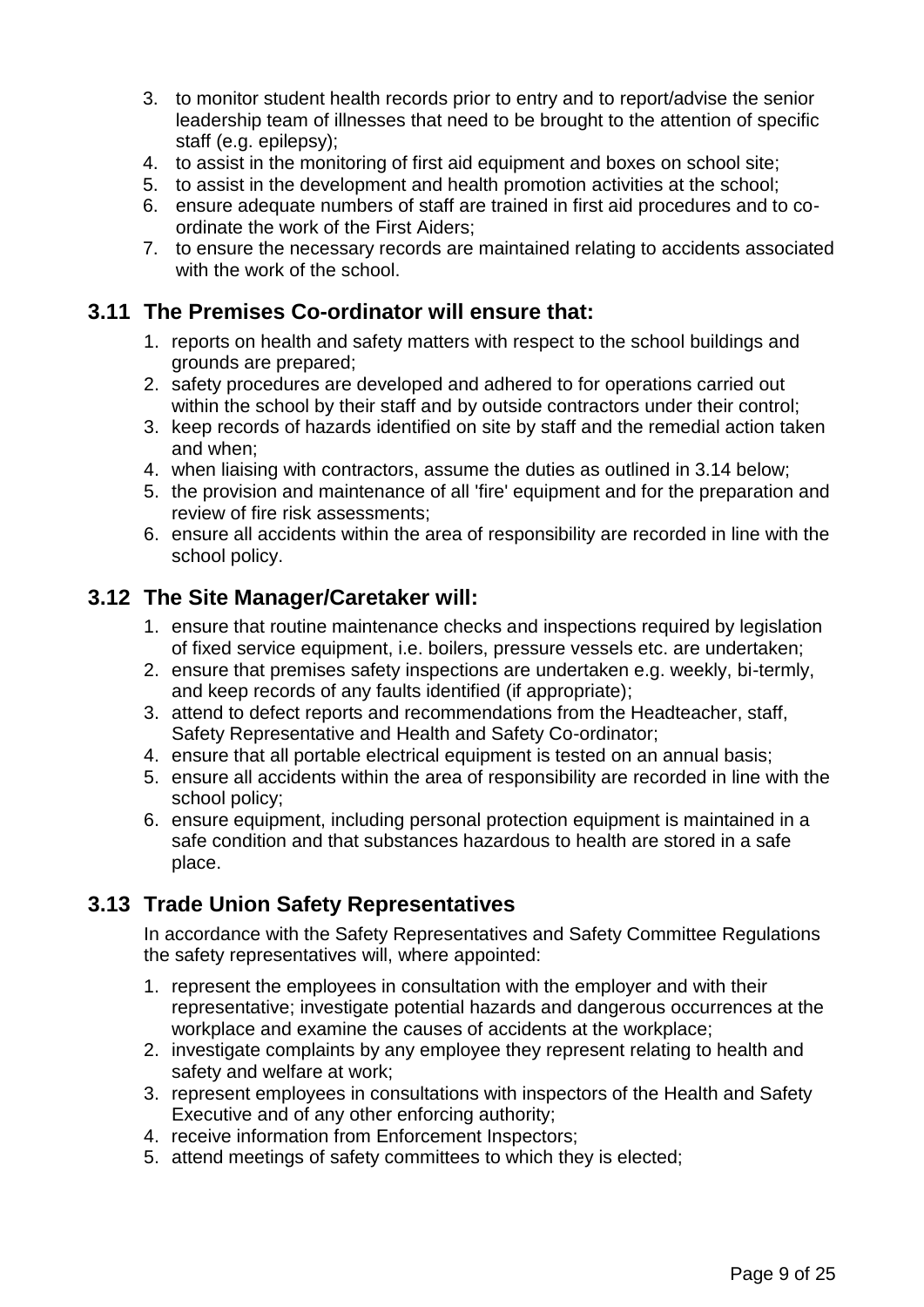6. inspect the workplace if they have given the employer or their representative reasonable notice in writing of their intention to do so and have not inspected it in the previous three months. They may carry out additional inspections where there are substantial changes in work conditions.

#### **3.14 Staff Liaising with Contractors**

Staff liaising with contractors carrying out work at the school should bear in mind that they have a responsibility to take appropriate action if they observe the contractor or their employees using any working practice or item of equipment which the member of staff considers to be dangerous or potentially dangerous. Such action could include reporting the matter to the Premises Co-ordinator for them to rectify or the Headteacher.

Staff must ensure that a contractor arriving at site, reports to reception and a nominated person ensures that the contractors are informed of any hazards on the school site e.g. asbestos. Approval must also be gained by the contractor to start work. Only those staff nominated by the Headteacher to liaise with the contractors must undertake this activity due to the procedures put in place by the school to implement East Sussex County Council's Asbestos Management in the Workplace Policy and the Safety Management of Contractors Policy.

#### **3.15 Members of Staff Generally**

Each member of staff is responsible for their own personal safety and that of other persons in the school by the proper observation of school rules and procedures (e.g. by ensuring visitors report to the reception area on arrival at the school.

Staff are reminded of the general duty imposed by the Health and Safety at Work Act 1974 at Sections 7 and 8:

*7. 'It shall be the duty of every employee while at work*

- *a) to take reasonable care for the health and safety of himself and other persons who may be affected by his acts or omissions at work, and,*
- *b) as regards any duty or requirement imposed on his employer or any other person by or under any of the relevant statutory provisions, to cooperate with him so far as is necessary to enable that duty or requirement to be performed or complied with.'*
- *8. 'No person shall intentionally or recklessly interfere with or misuse anything provided in the interests of health, safety or welfare in pursuance of any of the relevant statutory provisions,'*

## <span id="page-9-0"></span>**4. Provision of competent health and safety advice**

To ensure compliance with legislation, the East Sussex County Council Health and Safety team will:

- 1. Advise on health and safety legislation and best practice. This supports and enhances the policy, guidance documents and model templates that are issued to ensure compliance with health and safety legislation.
- 2. Provide access to a web based auditing tool and inclusion within the audit programme to support compliance with health and safety legislation and best practice.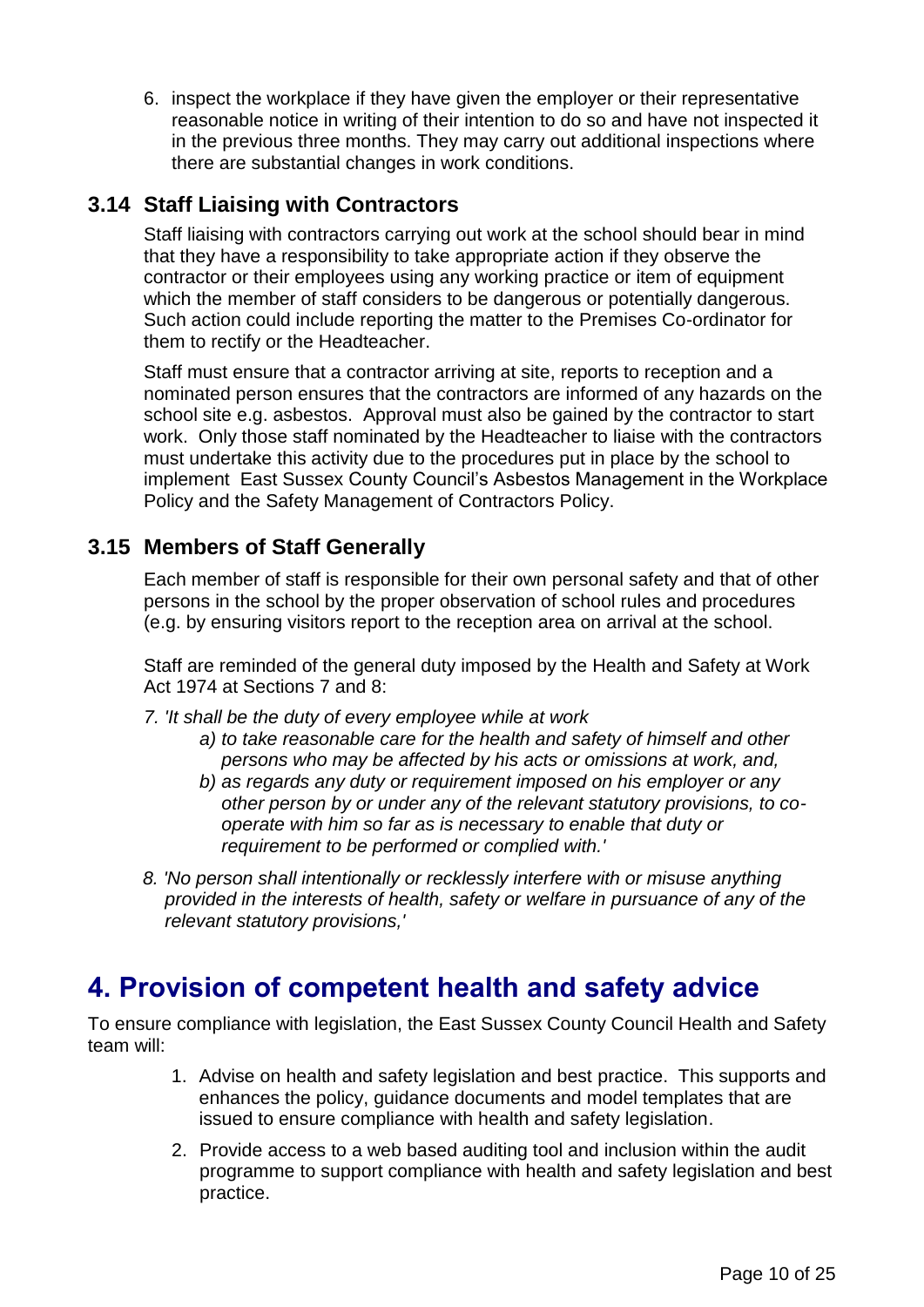- 3. Visit site to provide advice and guidance on a range of health and safety topics.
- 4. Publish health and safety newsletters to keep health and safety co-ordinators up to date on health and safety legislation.
- 5. Provide an onsite induction for new Executive Headteachers, Headteachers, Heads of School and Health and Safety Co-ordinators.
- 6. Provide access to the East Sussex County Council online incident reporting system and completion of RIDDOR reportable accidents to the Health and Safety Executive by the Health and Safety Team.

The East Sussex County Council Health and Safety (H&S) Team are:

- Kim Hicks CMIOSH (Chartered Member of IOSH) with a total of 27 years' experience in H&S, 22 of those years within the education sector
- Rebecca Courtneidge Grad IOSH (graduate member of IOSH) with 10 years' experience in H&S within the education sector.

## <span id="page-10-0"></span>**5. Staff Consultation**

Consultation with staff on health and safety matters will be via the staff meeting. Health and safety will be a standard agenda item every month and staff are encouraged to raise any concerns either via this process or individually. The aim of consultation is to improve and maintain health and safety policies and procedures within the school and to encourage effective communication regarding health, safety and welfare matters.

## <span id="page-10-1"></span>**6. Crisis Management**

A crisis management team has been set up to assist in the reduction of major hazards and risks and to action a recovery plan in the event of a serious accident. A separate Crisis Management Plan has been developed by the school and is summarised below.

#### **6.1 Crisis Management Team:**

- The Headteacher;
- Health and Safety Co-ordinator;
- Caretaker/Site Manager;
- Chair of Governors/Health and Safety Governor.

#### **6.2 Function of the Crisis Management Team:**

- to act as the decision-making authority for the management of an incident;
- to develop the procedures and practices to be used for handling emergency situations and communicating these to all employees of the organisation;
- to establish and maintain a crisis management centre. The centre will have the necessary equipment available for rapid activation during an emergency. The equipment includes communications equipment, emergency plans and procedures, a log to record all actions taken during the crisis, necessary office equipment and supplies and appropriate maps and building plans;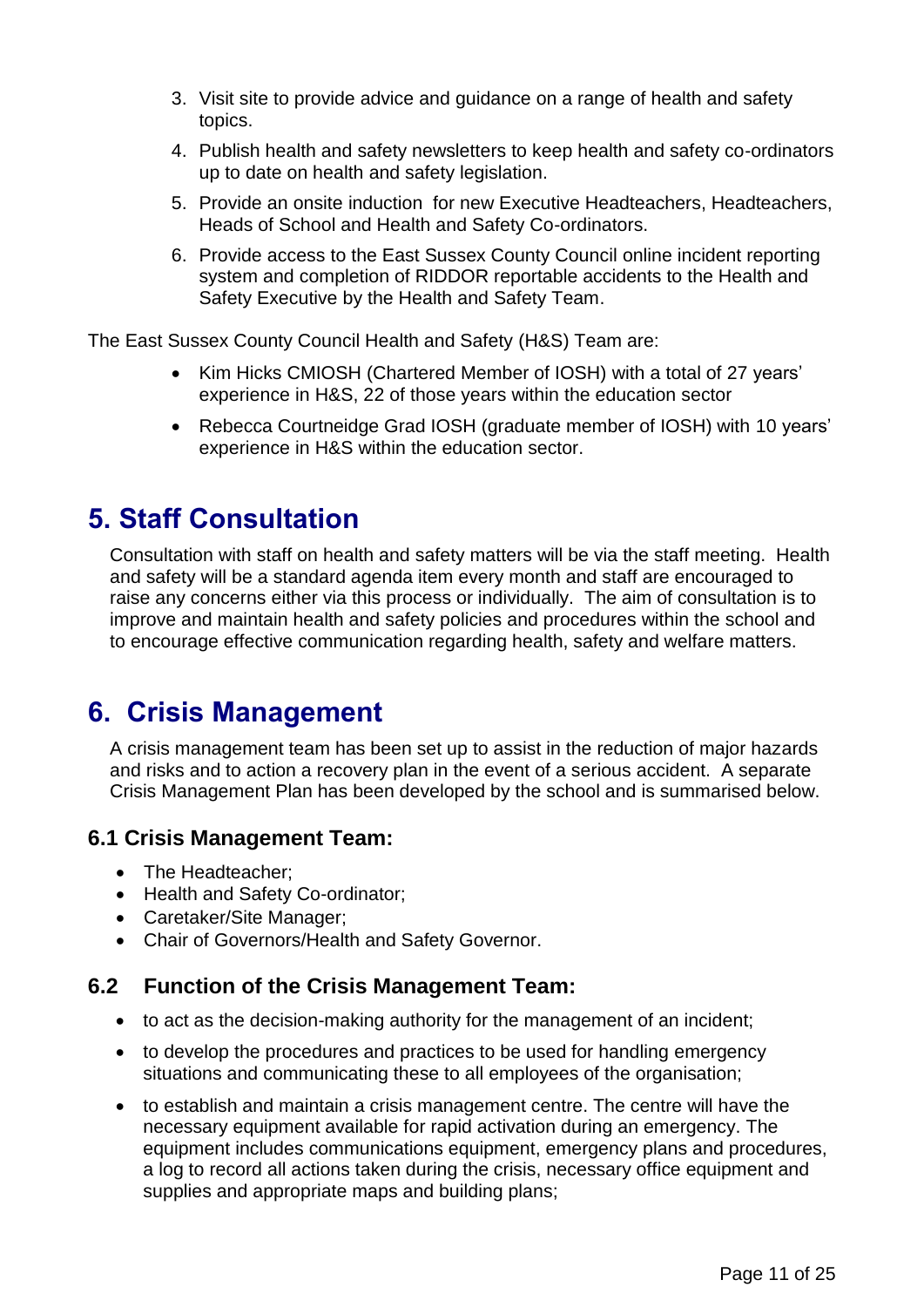- to assess the nature, degree and likelihood of threats to the organisation's interests (personnel, facilities, information and other assets) in order to determine the vulnerability to those threats of the organisation's personnel, facilities or assets;
- to test the crisis management plan on a regular basis to ensure that it is feasible and realistic. Whenever the plan is found to be deficient immediate corrections will be made.

# <span id="page-11-0"></span>**7. COVID-19**

A school specific risk assessment on COVID-19 has been undertaken and has been approved by the governing body. This risk assessment is regularly reviewed and is available to staff on the intranet. The school will keep staff informed of any updates to the risk assessment and/or associated policies/procedures as circumstances in school and public health advice changes.

The school regularly reviews the government guidance on COVID-19 and will increase or reduce control measures in line with outbreak management and contingency plans for the school and local area. The main control measures to manage COVID-19 are:

- Ensuring good hygiene for everyone
- Maintaining appropriate cleaning regimes
- Keeping occupied spaces well ventilated
- Following public health advice on testing, self-isolation and managing confirmed cases of COVID-19.

### <span id="page-11-1"></span>**8. General Emergency Procedures**

The summoning of emergency services is via the office administrator and the Headteacher. In the event of a major disaster the Crisis Management Team must be alerted.

## <span id="page-11-2"></span>**9. Fire Procedures – (also see the Fire Safety Policy)**

The signal for evacuation will be the continuous ringing of the fire bell. Always evacuate the school if the fire alarm sounds – assume every alarm could be for real. Never re-enter the building while the alarm is still sounding or before a senior member of staff has confirmed it is safe to do so.

On hearing the alarm, leave the room you are in and proceed to the nearest safe exit out of the building, switching off the lights, closing the doors and windows as you do so.

Everyone must walk swiftly  $-$  not run  $-$  and take no belongings with them.

When outside the building assemble the pupils at the assembly point. Check that all pupils/visitors/volunteers, etc. are accounted for.

**The office administrator** (or in their absence the school business manager) must take the registers and visitors book.

Staff must report to the senior member of staff to confirm whether or not all of their pupils/ visitors/ volunteers are safely out of the building.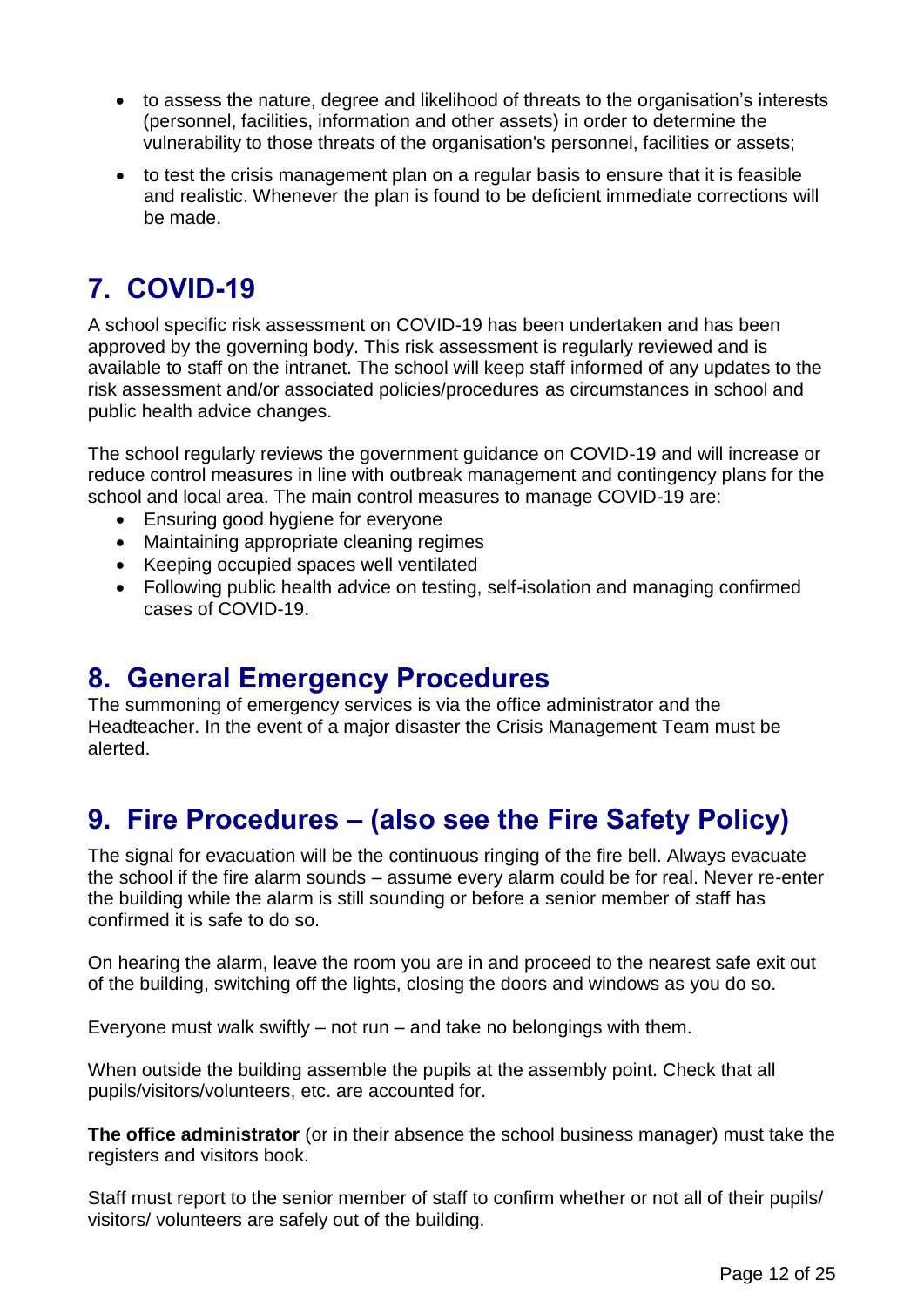**Teacher's** must know the correct route for evacuating the class which they are teaching, and it is the responsibility of the Headteacher to define the route and inform all members of staff. They are responsible for maintaining clear access to that escape route at all times, and for helping to maintain access to the other escape routes. Teachers will be responsible for evacuating volunteers or other visitors to their classrooms in an emergency.

**MDSA's** must know the correct method for evacuating the building at lunchtime. This information will be conveyed by the Headteacher who will ensure that there is a lunchtime practice at least annually.

Office staff will check the toilets. The Premises Co-ordinator will arrange for any supplies of gas and/or electricity to be turned off should the need arise.

**The Headteacher** will organise practice fire evacuations as appropriate, but at least three times per year, monitor for effectiveness and records kept within the fire log book. The fire alarm will be tested weekly.

The extinguishers will be serviced and maintained as part of an annual contract. This contract will be monitored via the premises inspection. Any faults must be reported to the Headteacher for immediate remedial action. Emergency evacuation notices are displayed in all classrooms. The Headteacher will ensure that these notices are displayed in a prominent position as part of the premises inspection.

**Any pupil with special needs** must be given special consideration by their class teacher as to whether or not a Personal Emergency Evacuation Plan (PEEP) is required. This will need to be devised with the Headteacher, if the class teacher or SENCO identify a specific issue.

A fire risk assessment has been completed for these premises and will be reviewed on an annual basis or when any changes occur.

## <span id="page-12-0"></span>**10. Bomb Incident Management**

Unlike fire evacuations it is difficult to define clear, mandatory guidelines that must be followed. Some decisions must be made at the time in question depending upon the actual circumstances. Therefore the Crisis Management Team will liaise with the Children's Services Department, Police and the Fire and Rescue Service and follow their advice on the evacuation procedure and assembly point. This will then be communicated to staff, pupils, visitors, etc. by an appropriate means.

Any member of staff who receives information regarding a bomb on-site must immediately inform the Headteacher or a member of senior management in their absence.

## <span id="page-12-1"></span>**11. First Aid Procedure – (also see the First Aid Policy)**

There will be at least six people on the staff who will have current first aid training, with the aim that there should be one qualified person on site at any one time.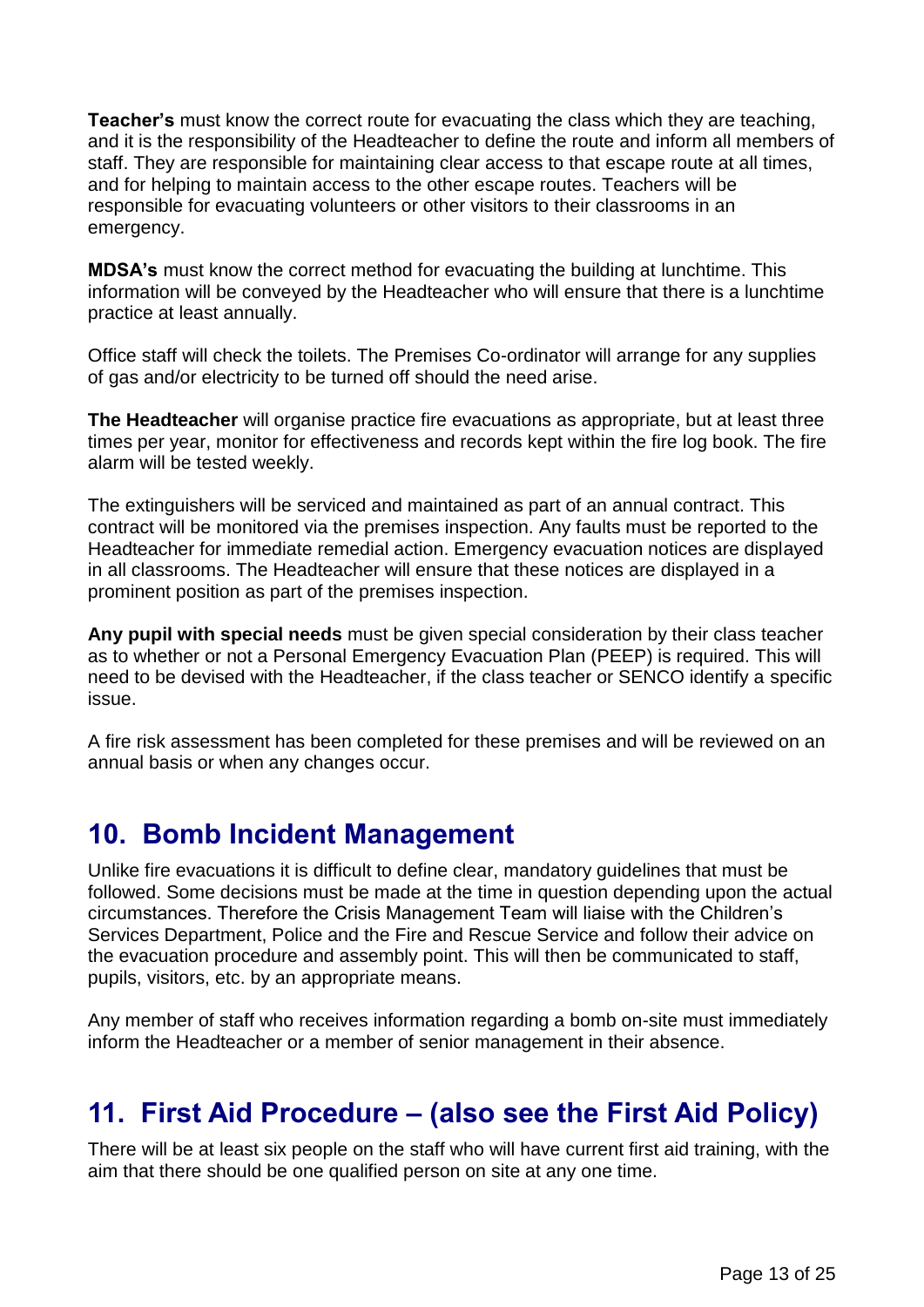The named first aiders for the school are listed in Appendix 1 at the end of this document and also published in school on the medical board at the school office.

First aid boxes are kept in all classrooms and the school office. The First Aid Co-ordinator provides first aid support and maintains a central supply of first aid materials to supplement first aid boxes. Parents will be expected to inform the school if their child has an allergy and a list of any such children will be kept and displayed.

All injuries which come to staff attention, no matter how slight, should be recorded on the minor injuries form and/or East Sussex County Council's online incident reporting system.

The minor injuries form and "bump notes" will be located in early years, key stage one and key stage two shared areas and should be completed by the person administering first aid. In case of doubt as to whether or not a child's parent should be immediately alerted, contact the Headteacher or in their absence a senior leader. Err on the side of caution. In the event of an accident, if the parents (and their nominated contacts) are unavailable, we may consider it wise to send a pupil to hospital. In these cases the pupil will be accompanied by a member of staff.

The school will communicate to parents/guardians a summary of the arrangements for first aid and accident reporting.

## <span id="page-13-0"></span>**12. Incident/Accident Recording and Reporting (also see the Incident Reporting and Investigating Policy)**

**In the event of an incident/accident the following procedure must be followed:**

- render any equipment inoperative
- summon assistance
- if the injury is of a minor nature ensure follow-up treatment is carried out by reporting to the qualified First Aider
- if the injury is of a major nature then an ambulance should be summoned immediately without undue delay attempting to contact parents or guardians
- if the injured person is mobile then they should be taken to the hospital for emergency treatment. Senior leaders are responsible for arranging for a member of staff to transport the student/staff to hospital.

The member of staff taking the injured person should:

- stay with the injured person and return with them; or
- stay with the injured person until the parent/guardian arrives at the hospital and then return to school.

All staff must report any incidents, accidents (including violence), dangerous occurrences or near misses involving themselves or visitors/volunteers by recording the details on the East Sussex County Council's online incident reporting system. Pupil accidents, depending on the severity will be reported either on the minor injuries form and/or East Sussex County Council's online incident reporting system.

Specified categories of incidents are reportable to the HSE and these will be undertaken by the East Sussex County Council's Health and Safety Team.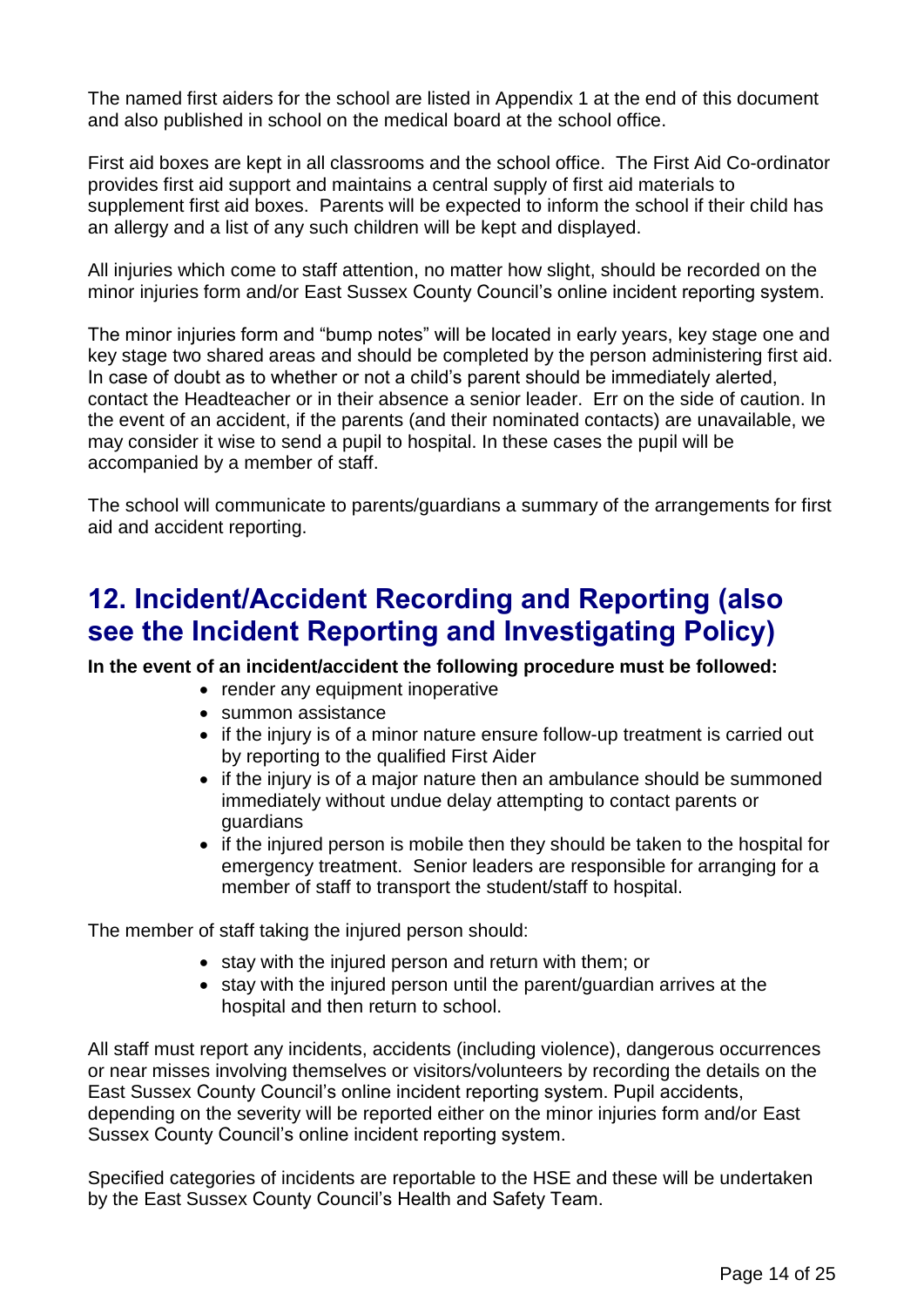All accidents will be investigated, including the review of relevant risk assessments, to prevent re-occurrence. The Health and Safety coordinator will monitor the accidents, incidents and near misses to identify trends. The Governors subcommittee will also receive information on accidents at each meeting.

## <span id="page-14-0"></span>**13. Health Issues**

### **13.1 Smoking (also see the Smoke Free Policy)**

In an effort to reduce the risk to health from passive smoking, this school is a no smoking site. For the purposes of this policy this includes e-cigarettes.

#### **13.2 Alcohol and Drug Abuse (also see the Drugs and Alcohol at Work Policy)**

Staff attending work while under the influence of alcohol or drugs creates an unprofessional image of the school and increases the risk of accidents both to themselves and to colleagues. To minimise the probability of accidents from alcohol or drug abuse, staff whose judgment is impaired will be excluded from work and will be subject to disciplinary procedures.

If you are feeling depressed or anxious about either your work or social situation alcohol or drugs will not provide a long term solution*.* Support is available from our staff counselling service. This is a confidential service and they can be contacted on 0333 212 8382, the service is available 24 hours a day, 365 days a year. (If you do not purchase the EAP service please provide alternative signposting details).

Some drugs prescribed for medical reasons are likely to impair judgment and lower concentration. If you feel you are affected when on medication please inform your line manager so that additional arrangements may be made to safeguard you while at work.

### **13.3 Staff Wellbeing (also see the Stress Management Policy)**

Stress is defined by the HSE as "the adverse reaction people have to excessive pressures or other types of demands placed on them." This distinguishes stress from the pressures or challenges that provide the motivation for everyday living. Being under pressure can often improve performance but when demands and pressures become excessive they can lead to stress.

People respond to pressure in different and individual ways. Much will depend on an employee's personality, experience, motivation and the support available from managers, colleagues, family and friends. Difficulties faced outside of work can also have an impact on someone's ability to cope or function well at work.

If stress is intense and sustained it can lead to mental and physical ill health and contributes to employee ill health and sickness absence. It is important that all staff are aware of the factors that can give rise to stress (stressors) so that where possible their causes can be foreseen and appropriately managed before damage/harm is done. The Headteacher will liaise with staff in identifying the individual stressors and, where practicable, steps will be taken to minimise/eliminate these stressors.

Workloads and stressors will be monitored on an on-going basis as part of 1:1 reviews.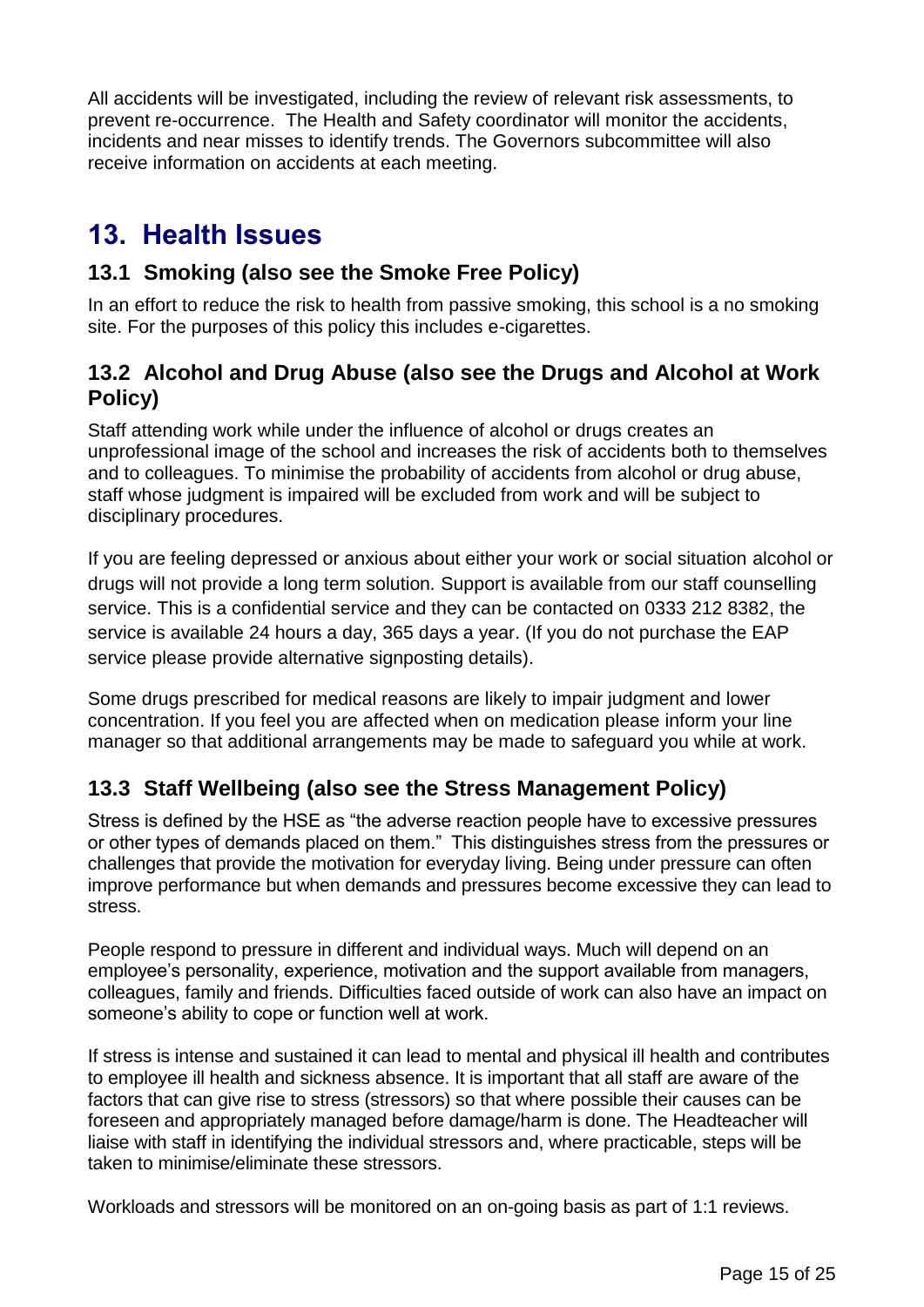Support is available from our staff counselling service. This is a confidential service and they can be contacted on 0333 212 8382, the service is available 24 hours a day, 365 days a year. (If you do not purchase the EAP service please provide alternative signposting details).

#### **13.4 Expectant Mothers (also see the New and Expectant Mothers Policy)**

Pregnancy should not be equated with ill health. It should be regarded as part of everyday life and its health and safety implications can be adequately addressed by normal health and safety management procedures.

Many women work while they are pregnant and will return to work while they are still breast feeding. Some hazards in the work place may affect the health and safety of new and expectant mothers and of their children. The policy sets out the known risks to new and expectant mothers and gives advice on what needs to be done to comply with the law.

#### **Procedure**

- Staff (full and part-time) are required to inform their Line Manager and HR as soon as possible and in writing when pregnancy has been confirmed
- The Line Manager will undertake a risk assessment of the employee's work activity to ensure there is no risk to the health of the employee or the unborn child. Copies of the risk assessment will be kept and will be reviewed if circumstances surrounding the pregnancy alter in any way
- The Health and Safety Co-ordinator is available to give advice at any stage of the process, but the general principles of common risk assessment will apply.

#### **13.5 Communicable Diseases (also see the Communicable Diseases Policy)**

From time to time infectious diseases will occur amongst pupils and staff. Infectious diseases are more common amongst school-aged children. Good personal hygiene precautions are crucial to prevent the spread of infections and hand washing is the single most important intervention in the control of cross-infection.

Refer to the 'Communicable Diseases Guidance for Schools' document for:

- quidance on who to contact for help and advice in relation to problems with communicable diseases at school
- basic information on common communicable diseases, and guidance on where to get further up to date information
- information on the role of local Public Health England Centres.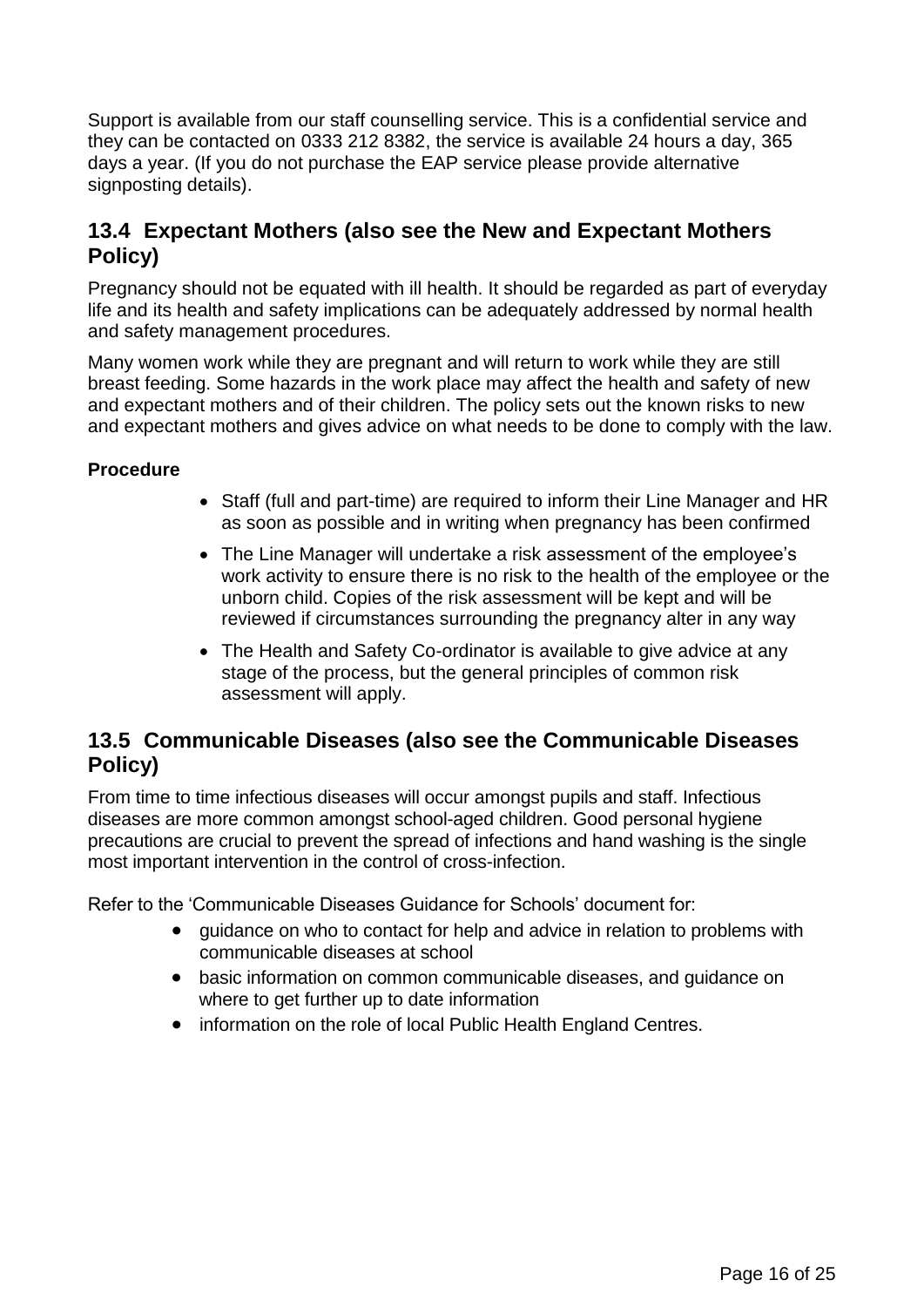## <span id="page-16-0"></span>**14. Risk Assessments and Guidance Notes (also see the Risk Assessment Policy)**

Specific risk assessments are required for activities involving fire, manual handling, hazardous substances and the use of display screen equipment. More general risk assessments must be completed for those activities where specific assessments have not been carried out.

Although risk assessments relating to most activities of the school will have been completed on your behalf, the content of these assessments will form part of the induction process. Any changes to the risk assessments will be discussed at staff meetings and all staff must ensure that the risk assessments are implemented when undertaking any activities. Copies of these assessments are held by the Health and Safety coordinator.

The following staff will complete risk assessments for the areas highlighted below:

- COVID-19 Headteacher
- Premises Health and Safety Coordinator
- Curriculum Subject Leaders
- Offsite Visits Group Leader
- Individual/specific Delegated by senior leaders

Areas of work or activities that are deemed to be more hazardous are likely to have detailed, documented arrangements to minimise the associated risks. It is the responsibility of staff to make yourself aware of the contents of those relating to your area of work.

# <span id="page-16-1"></span>**15. Specific Hazards**

Schools are not generally considered dangerous places to work in, but they can still present risks which could lead to injury or ill health. The hazards relevant to this school are detailed below along with the safe procedures put in place to manage the associated risks.

#### **15.1 Asbestos (also see the Asbestos Management in the Workplace Policy)**

The school has had an asbestos survey completed for the premises and staff will be informed of the locality of any asbestos containing materials within the school and should record that this has been undertaken. Asbestos materials in good condition are safe unless asbestos fibres become airborne, which may happen when materials are damaged. It is essential that where asbestos has been identified staff follow the safe working systems within the school and ensure that the fabric of the building is not disturbed and follow the escalation procedure in the Asbestos Policy where damage to an asbestos material has been identified. The school business manager has been nominated to liaise with contractors to ensure that they are provided with relevant safety information and will approve works to be undertaken in school. The premises manager is responsible for the development and reviewing of the asbestos management plan for the school.

### **15.2 Legionella (also see the Legionella Policy)**

The risk of contracting Legionellosis from our water system is low, but a managed approach to the condition and use of water systems is vital to manage risk, raise awareness of standards and ensure compliance with specific statutory requirements.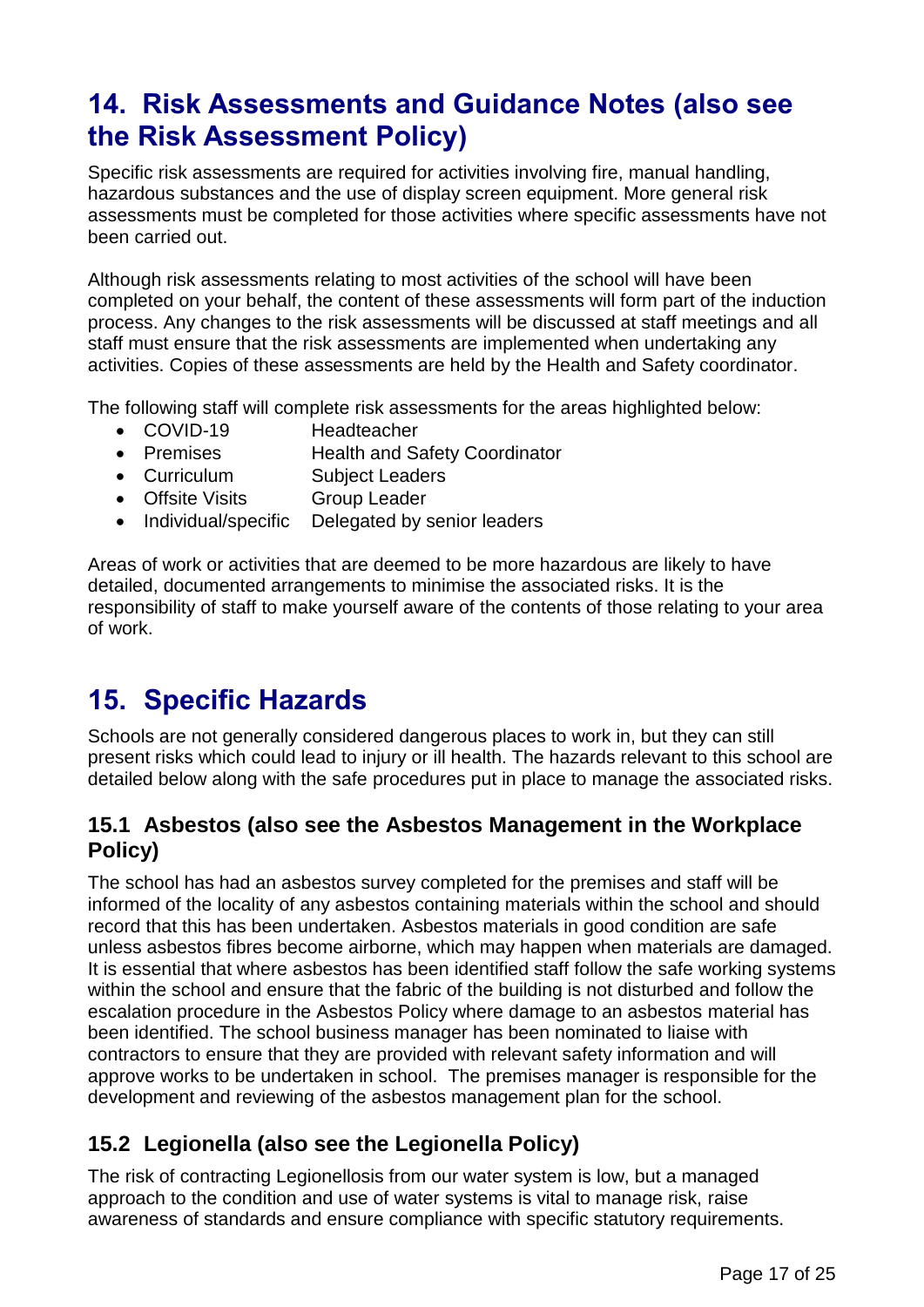Therefore a process is in place to commission a risk assessment of our water systems that will be reviewed on a bi-annual basis or where there has been a physical change to the water distribution system along with the risk assessment recommended regular monitoring undertaken by the Site Manager/Caretaker.

### **15.3 Contractors (see also the Contractor Management Policy)**

Any contractor working for the school must be effectively managed from a health and safety perspective, for both legal and operational reasons. We ensure that contractors are competent to undertake works by using the County Council's approved list or by completing a contractors assessment questionnaire. Most works will be planned for out of school hours and in school holidays, however, staff will be informed when contractors will be on site. Pre-start meetings will take place to ensure any impact is minimised. Please see 3.14 of this document for further information on liaising with contractors.

#### **15.4 Gas and heating systems**

All gas and heating systems will be regularly maintained by competent contractors. Any faults should be reported to the site manager/caretaker.

#### **15.5 Security (see also guidance for schools on security)**

Arrangements are in place for the school site to be as secure as possible and in line with East Sussex County Council guidance. A risk assessment has been undertaken to ensure that adequate controls are in place and it is essential that staff follow these procedures.

#### **15.6 Display Screen Equipment (DSE) (also see the Display Screen Equipment Policy)**

The nominated DSE Assessor is the Health and Safety coordinator and an audit of all staff has been undertaken to identify those who would be considered as DSE 'users'. A list of these staff is contained in Appendix 1. The Health and Safety coordinator will ensure that all workstations (excluding pupil workstations) comply with the minimum standards as detailed within the County Council Policy. Employee workstations are assessed to identify the risks to health and safety and to remove and reduce any risks to the lowest practicable level.

DSE 'users' are entitled, if they wish to an eyesight test, particularly if they are experiencing visual difficulties associated with the use of DSE, and if they request it.

The optician's fee for the eyesight test will be reimbursed by the school. The standard form must be completed by the employee prior to the eye test and taken to the optician. The employee must return the completed form to the Headteacher after the test.

If the optician confirms that a user requires new visual correction specifically for work with DSE, as indicated by a tick in box 3 of the Optometrist's Report, the school will pay a contribution towards the cost. It should be noted that some users who already wear glasses may or may not need special glasses for display screen work.

### **15.7 Electrical Equipment (also see the Electricity at Work Policy)**

All staff are responsible for ensuring that they use and handle electrical equipment sensibly and safely. Any pupil or volunteer who handles electrical appliances does so under the supervision of the member of staff who directs them.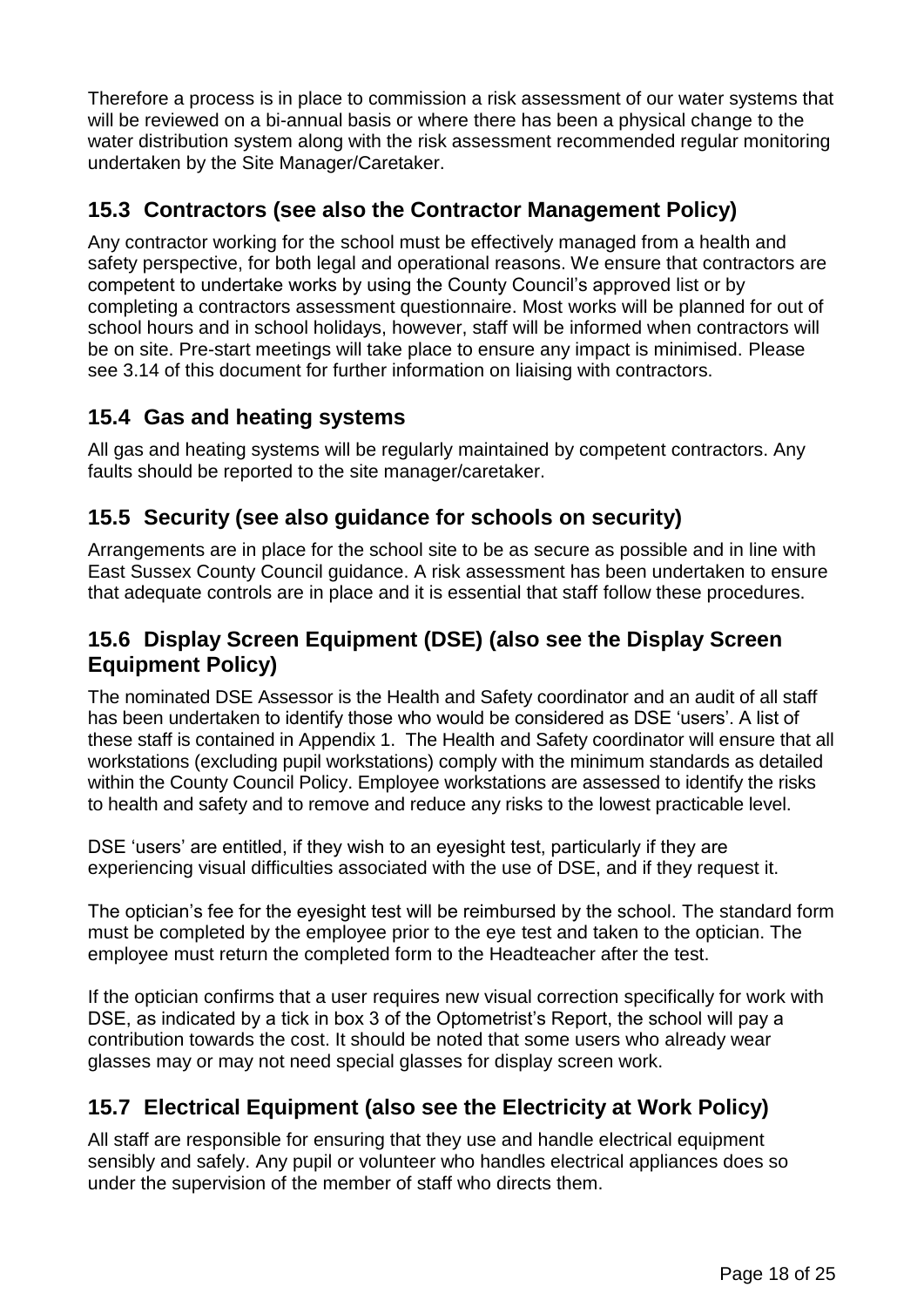All electrical equipment is checked annually under the terms of the maintenance contract. The premises manager is responsible for maintaining accurate records and ensuring that all equipment in current use is checked and for making arrangements for the equipment to be accessible.

If there is any doubt about the safety of the equipment it will not be used. Any potential hazards will be reported to the premises manager/health and safety officer immediately.

The Headteacher must be aware of, and approve the use of, any item being brought into schools by a member of staff, volunteer or a pupil. The Headteacher must be aware of and approve the arrangements for temporary electrical extensions required for drama productions, Christmas decorations etc.

#### **15.8 Machinery and Equipment (also see the Work Equipment Policy)**

An inventory of all equipment is kept by the Health and Safety Officer. Within the curriculum appropriate hand tools are to be used under **strict guidance and close supervision of a teacher or teaching assistant**, when used by pupils. Such equipment, even simple items such as scissors, must be put away before a wet playtime where there is a chance that an accident might occur due to a lower level of supervision.

#### **15.9 Moving and Handling (also see the Manual Handling Operations Policy)**

All equipment must be moved safely. Large pieces of equipment will only be moved by people who have received training. PE equipment may be moved by pupils but they must be given clear instruction in the correct way to lift and handle items. Close supervision is appropriate at all times.

The health and safety officer will be responsible for undertaking risk assessments for moving and handling tasks, including those activities carried out by pupils. Training will be offered to those staff who are expected to lift objects. If you are apprehensive about your capability to move goods, equipment or furniture, please either ask for help or do not undertake the activity. Where lifting equipment is provided, only those members of staff who have been trained in the use of the equipment may undertake this activity.

If there is a requirement for pupils to be moved, the Headteacher will arrange training for staff.

#### **15.10 Work at Height (also see the Work at Height Policy)**

All work at height activities must be properly planned and organised to ensure they are carried out safely. The hierarchy to follow is:

- Avoid work at height if at all possible
- If work at height is unavoidable, control measures must be put in place to prevent falls
- Where the risk of falling cannot be prevented, control measures must be put in place to minimise the distances and consequences of a fall

The selection and inspection of suitable equipment is an essential control feature. Chairs, furniture or other equipment not designed for this purpose must not be used to work at height or access.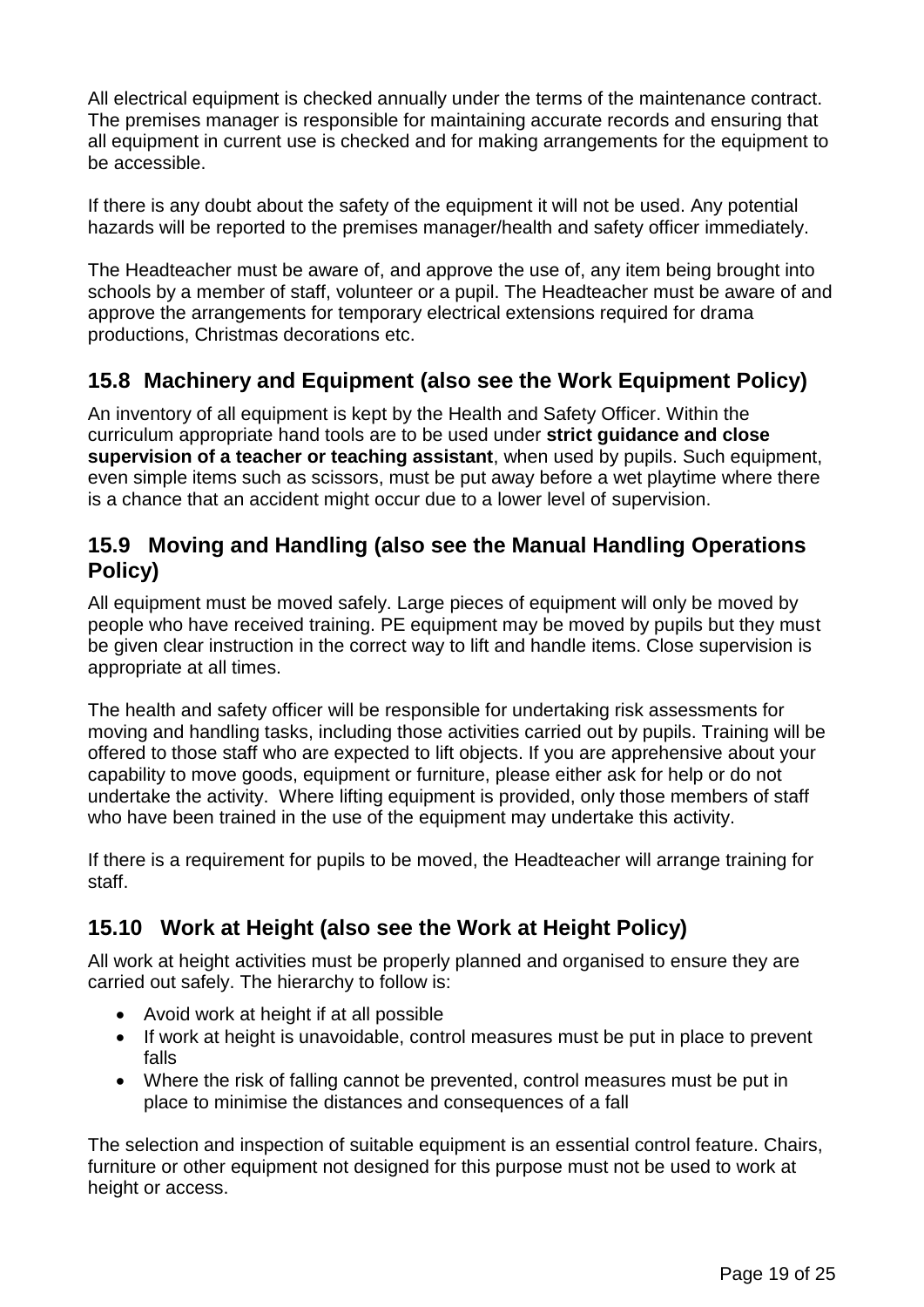Work at height activities will only be carried out by staff who are **competent and authorised** for the work involved and work will only commence when risk assessments and safe systems of work are in place and understood.

*The health and safety officer will be responsible for undertaking risk assessments for work at height tasks.* 

*Staff without the half day training will not undertake any work at height and will contact the Premises Manager for any access requirements.*

### **15.11 Vehicle Safety in Schools** (Delete if not appropriate)\*

Vehicles at work are a major cause of fatal and major injuries nationally every year. All schools have deliveries and waste collections on their sites and some also have provision of parking. All vehicle movements must be considered in relation to how traffic is managed. A risk assessment has been undertaken and it is essential that staff follow these procedures.

See also: *Vehicles on school site risk assessment*

The health and safety officer is responsible for ensuring vehicle safety arrangements are in place including risk assessments.

#### **15.12 Housekeeping (also see the Workplace Health, Safety and Welfare Policy)**

The risk of injury within the workplace is most likely to be caused by the more mundane hazards as a result of poor housekeeping. Trips and falls can be caused by trailing cables, objects left on floors, traffic routes blocked within the classroom. It is the responsibility of the Teacher to ensure that their classroom has clear traffic routes and that exit routes are kept clear. The caretaker/site manager will undertake an inspection whilst opening the school each morning to ensure that communal areas are free from trip hazards, etc. The caretaker/site manager will report all hazards, obstructions, defects or maintenance requirements to the Headteacher. It is the duty of all staff to be vigilant and aware of possible hazards. If any spillages occur, these should be dealt with immediately.

The school will be cleaned as per the cleaning schedule and will be monitored by the Headteacher. All waste will be disposed of according to appropriate health and safety guidelines.

#### **15.13 Violence at Work (also see the Violence and Aggression at Work Policy and the Attendance pages online)**

All staff must report to their Line Manager/Headteacher any incident of aggression or violence (or near misses) directed to themselves from any source. All incidents of violence will be reported via the County Council's online incident reporting system.

After an incident, the line manager or headteacher will meet with the member of staff concerned to check on their wellbeing and identify if further support is required. A wellness plan will be discussed.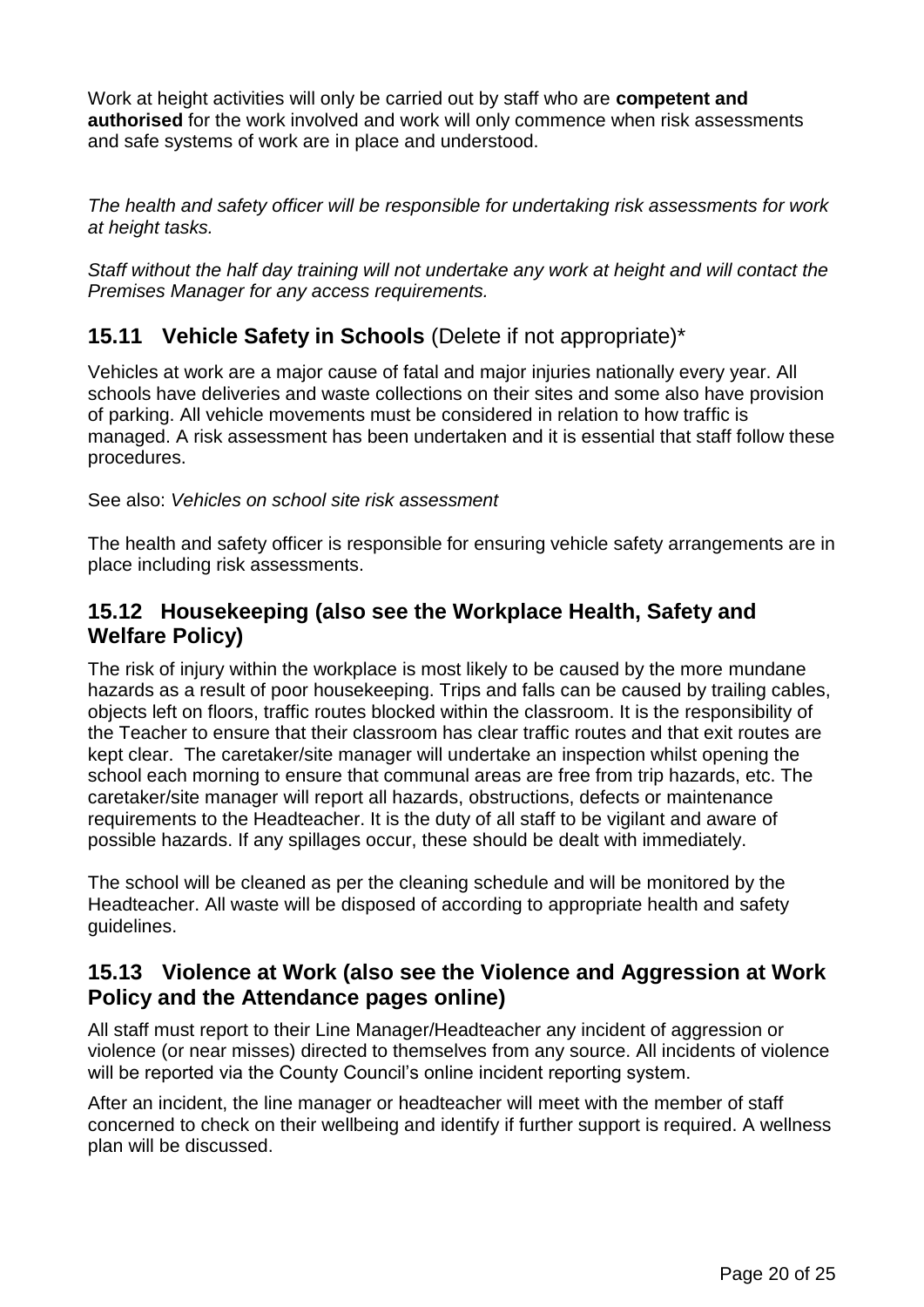Support is available from our staff counselling service. This is a confidential service and they can be contacted on 0333 212 8382, the service is available 24 hours a day, 365 days a year. (If you do not purchase the EAP service please provide alternative signposting details).

### **15.14 Lone Working (also see the Lone Working Policy)**

See: *Lone Working policy and risk assessment for details.* 

### **15.15 Offsite Visits**

The school has a separate policy on offsite visits. Staff must ensure that prior to planning or accompanying an offsite visit, that they are aware of the school and Children's Services Offsite Activities and Educational Visits Policy.

#### **15.16 Work Experience Placements (also see the Work Experience Policy)**

This school works in partnership with secondary schools and colleges to provide work placements. Any proposed placement should be discussed with the Headteacher.

As the placement provider, risk assessments should be undertaken by the Headteacher/ teacher as soon as the placement details have been agreed in conjunction with the secondary school or college and **before** the student takes up the work placement.

Providers should be informed in advance about any individual students who may be at greater risk, for example because of any specific medical/behavioural needs or learning difficulties.

Teaching staff must be aware of the risk assessment in order to ensure the safety of the work experience student whilst in the care of the school.

#### **15.17 Hazardous Substances (also see the Control of Substances Hazardous to Health (COSHH) Policy)**

The school will keep an inventory of all hazardous substances on site and this will be kept up to date by the premises manager. Inspections will take place to:

- identify all substances used
- assess the level of risk to health
- eliminate the use of substances or substitute a safer alternative
- introduce and monitor control measures to prevent risk.

The premises manager will ensure that COSHH assessments are completed.

### **15.18 Noise at Work (also see the Noise at Work Policy)**

All members of staff need to be aware of "nuisance noise" and respect the needs of others in the school. Common sense and courtesy by all members of staff, pupils and visitors to the school will prevent problems arising.

Any member of staff, or visitor detecting a potential problem will report immediately to the health and safety coordiantor.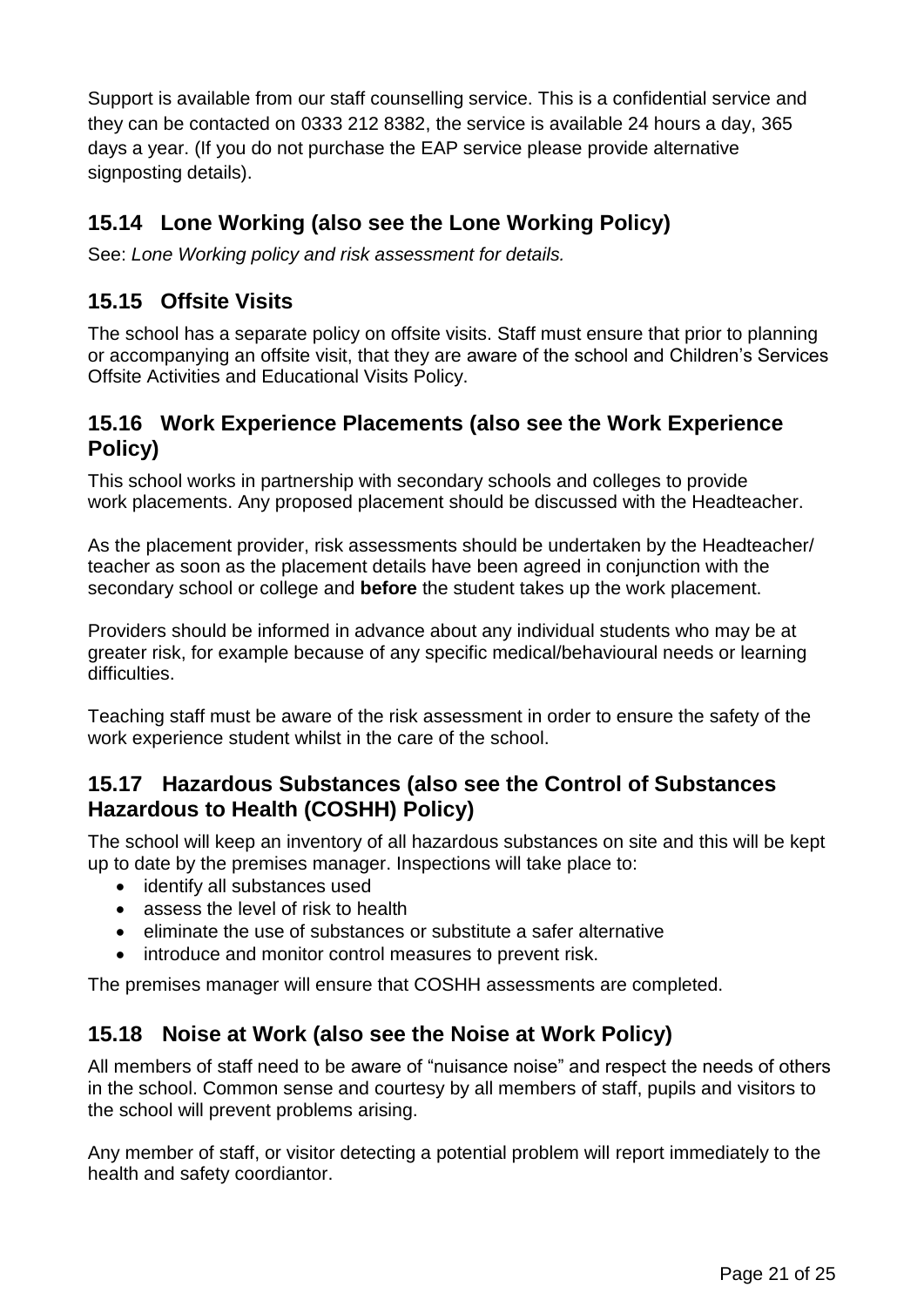### **15.19 Hiring of school premises**

The Headteacher must be satisfied that the hiring organisation will use the school premises in a safe manner. A signed, written hiring agreement will be completed and copies kept. Copies of hiring agreements are held by the school business manager at the school office. The school will maintain the premises being let in a safe condition and communicate any unsafe conditions or hazards with the hirer. It is the responsibility of the hirer to ensure there is adequate first aid arrangements in place and to report any hazards/ defects or incidents involving the premises/ any leased equipment following the schools hazard/ incident reporting procedures.

## <span id="page-21-0"></span>**16. Use of Minibuses and Other Vehicles (if appropriate)**

The Guidelines for Minibus Operation apply to all minibuses and other large passengercarrying vehicles e.g. people carriers and are also the minimum standards to be applied to any vehicle hired for use on school business.

**Eligibility to Drive –** All drivers must:

- be aged 25 and under 65 and have held a full current driving licence for at least three years without claim or conviction - the minimum age is reduced to 23 for teachers appointed to teach physical education
- be authorised by their line manager to drive a minibus
- have passed the East Sussex County Council Minibus Driver Training and Assessment.

Drivers of vehicles on the school site are subject to all normal regulations including the wearing of seat belts and crash helmets. A speed limit of 5 mph is imposed on vehicles on site. Drivers of all vehicles, whether car or motor cycle must not drive carelessly or inconsiderately on any occasion.

Procedures are in place to notify the health and safety coordinator of any faults identified with the minibus. Guidance notes on what to do in case of an accident are kept in the glove compartment of the minibus.

### <span id="page-21-1"></span>**17. Supporting Pupils with Medical Conditions (also guidance on supporting children with medical conditions)**

The school has a separate policy on the local arrangements for supporting children with medical conditions including the administration of medicines. Staff should make themselves familiar with the content of that document.

As a summary, the Medical Coordinator will administer medicines and keep a record that they have been given. We must stress that pupils should not be at school if they are unwell and if at all possible, pupils should receive their medication at home.

For all medicines to be administered parents should complete a consent form. Each time there is a variation in the pattern of dosage a new form should be completed. A new form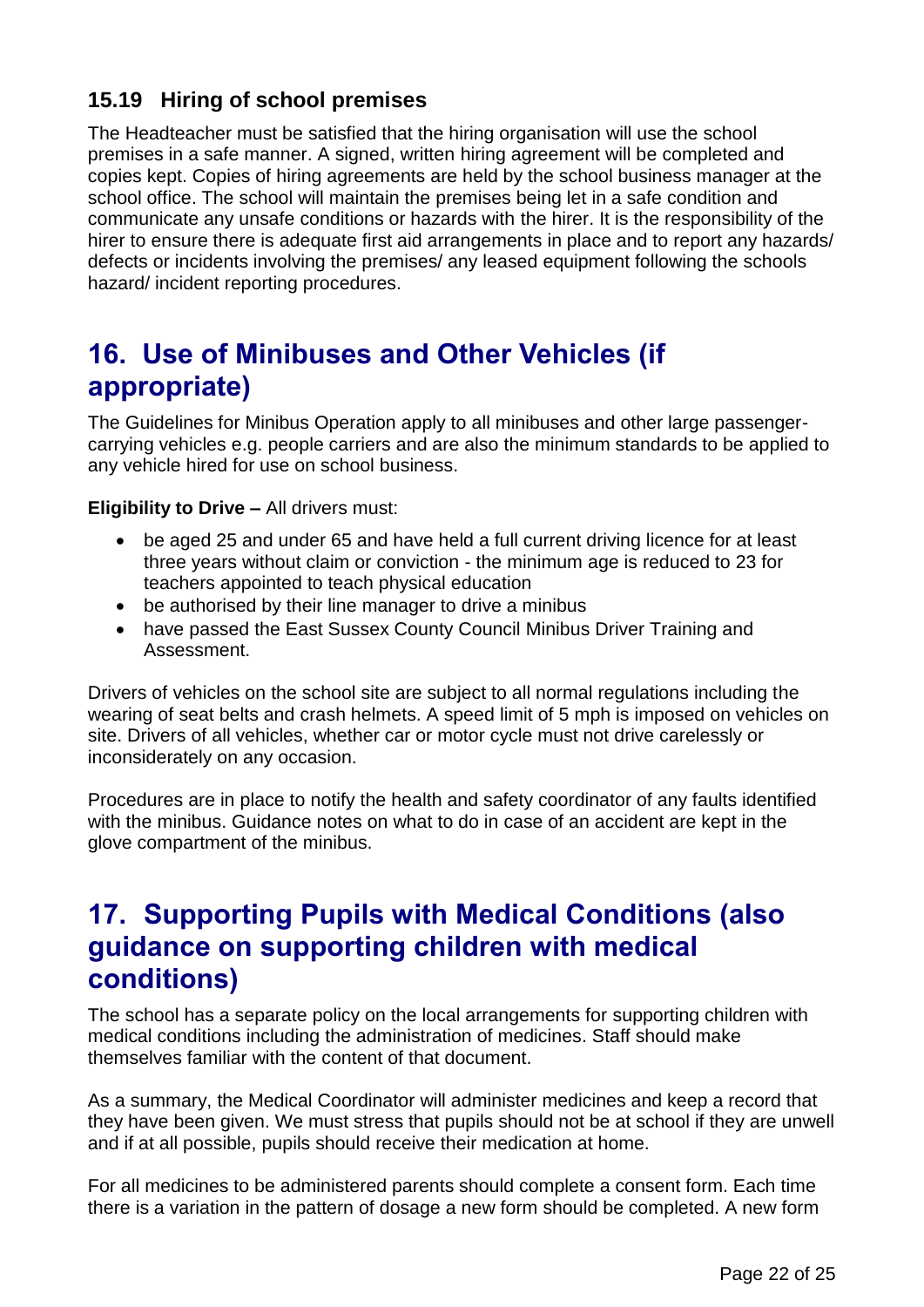should be completed for each medicine to be administered.

The smallest practicable dose should be brought into school in individual original containers, which should be clearly labeled with the pupil's name and dosage instructions. It is recommended that a primary school pupil should never carry medicine to and from school and medicines should be handed to the office administrator by the parent on arrival at school.

The assistant headteacher will liaise with parents/carers on the development of health care plans, etc. when required and staff should ensure that they familiarise themselves with these documents.

## <span id="page-22-0"></span>**18. Training and Information (also see the Health and Safety Training Policy)**

A training needs analysis will be undertaken by the Headteacher to identify the mandatory health and safety training required for each member of staff and this will be reviewed annually. The training will be identified by using the County Council's Health and Safety Training Policy and matrix template. The Headteacher will ensure that staff are released for this training.

All members of staff will receive a comprehensive health and safety induction when they commence employment with the school and the induction will include specific elements of this policy being brought to their attention. A volunteer will receive a specific induction relevant to the activities they are undertaking in school.

The Headteacher will:

- inform staff of any changes in the policy
- assess the training requirements of the staff and integrate those needs onto the school development plan to inform governors
- assess the training needs of new members of staff.

The school has developed a supply teacher's pack that includes health and safety information and this will be issued to all supply staff.

## <span id="page-22-1"></span>**19. Monitoring Health and Safety**

Health and safety standards must be monitored by the senior leadership team in conjunction with the school governors by the following:

- Senior Leadership Team will include health and safety as part of the agenda of their regular meetings;
- the Headteacher will conduct a bi-termly premises inspection with a health and safety co-ordinator and trade union safety representative (where appointed);
- the Governors' agenda and Headteacher's report to the Governors will both have health and safety as a standing agenda item.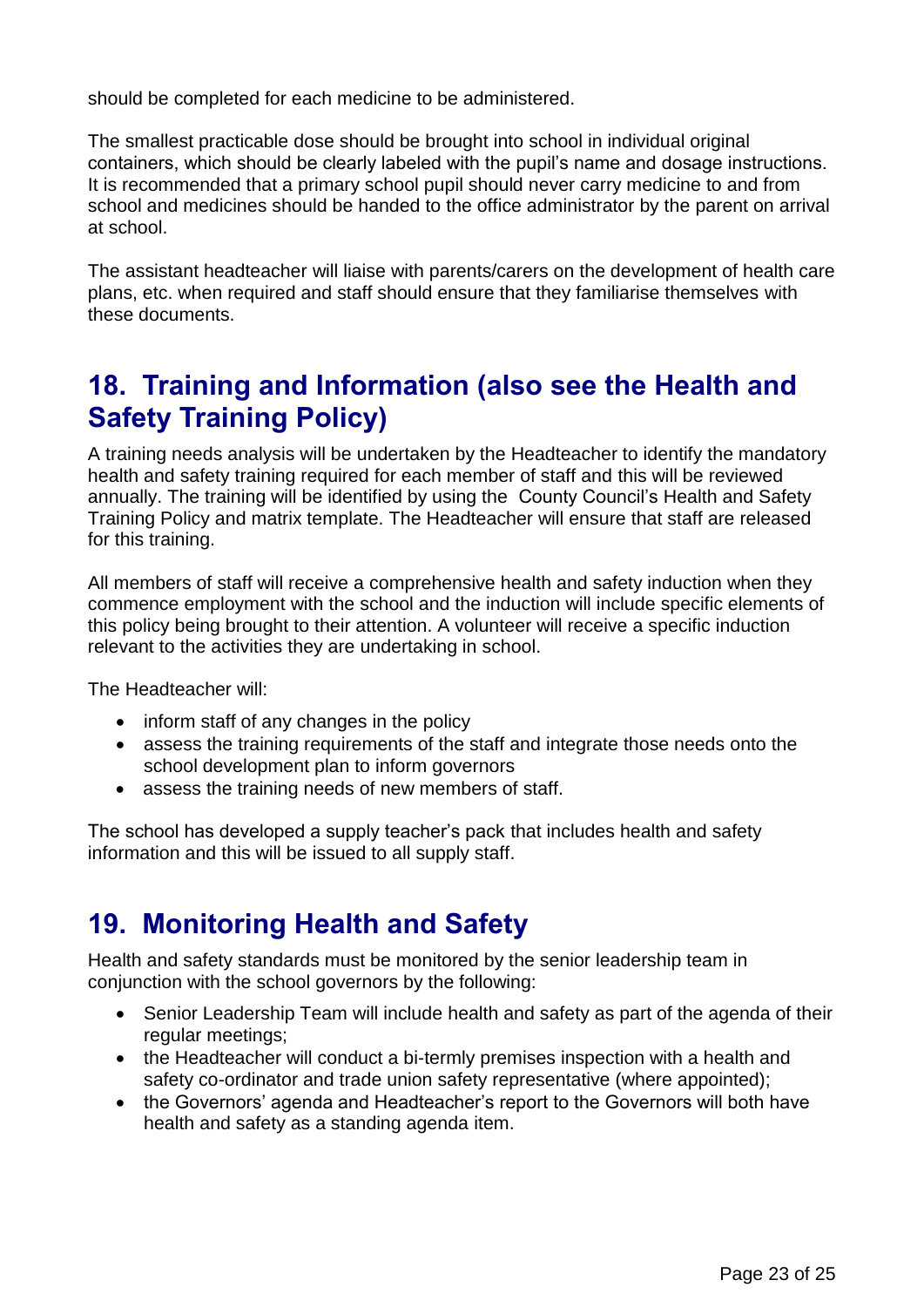### **19.1 Inspections**

To maintain and improve standards throughout the school a formal premises safety inspection will be undertaken three times per year and records kept. The school will be inspected by the health and safety coordinator and premises manager.

The Health and Safety Governor will review the inspection checklists to ensure that these are being carried out, that they are effective and that issues raised are being resolved.

#### **19.2 Auditing**

As a means of confirming that the necessary systems to comply with legislation are in place and are being followed East Sussex County Council's Health and Safety Team will complete a health and safety audit at least every 3 years. The action points identified through the audit will form part of the school development plan.

## <span id="page-23-0"></span>**20. Visitors**

The Headteacher and Governors must accept the responsibility for health and safety of visitors to the school, including contractors.

All visitors to the school will be asked to sign in at the school office and sign out when they leave. Each class teacher will accept responsibility for specific volunteers or visitors including checking that they are aware of emergency procedures and supervising their evacuation in case of an emergency.

The school business manager will ensure that volunteers have the necessary safety information, in line with East Sussex County Council's Voluntary Work Policy.

## <span id="page-23-1"></span>**21. Trade Union Safety Representatives**

Trade unions can appoint safety representatives who are legally entitled to inspect premises, investigate accidents and undertake safety training.

The trade union safety representative will consult the Headteacher on any relevant health and safety matters.

## <span id="page-23-2"></span>**22. Health and Safety Policy Monitoring and Review**

The school acknowledges that the Health and Safety Policy is a working document that includes details of policy and procedures relating to health and safety issues.

The school will constantly monitor and update the Policy as appropriate and will undertake a formal review on an annual basis or after a significant event e.g. accident or change seeking endorsement from the Governing Body.

Monitoring of the policy will be via spot checks, scheduled safety inspections, audits, management reports or accident investigations.